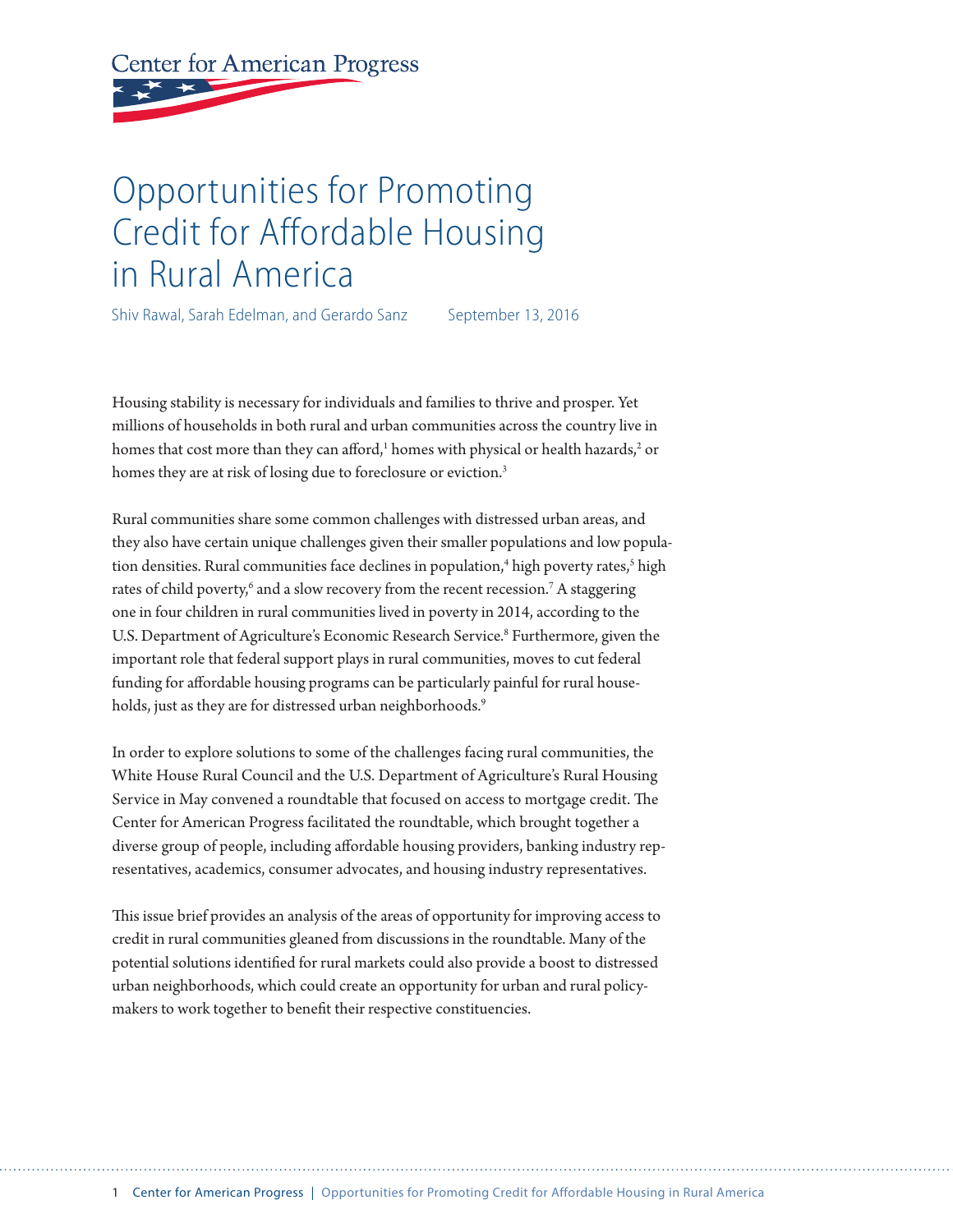CAP supplemented notes from the roundtable with follow-up conversations with certain roundtable participants and with additional research in order to prepare this brief. The issue brief does not signal CAP's endorsement of policy proposals but rather aspires to provide a foundation for a thoughtful and productive conversation on providing credit for rural housing.

### Characteristics of rural communities

Although differences in lending between rural and urban areas have generally decreased since 2008, some differences persist between rural and urban communities, according to research by representatives from Fannie Mae's Economic & Strategic Research team.10 Rural consumers tend to have lower incomes and live in lowermedian-income areas compared with their urban counterparts.<sup>11</sup> Rural consumers are less likely than their urban counterparts to be first-time homebuyers. Compared with properties in urban areas, rural properties are more likely to be second homes, $12$ which are one-unit properties that an individual owns and resides in for part of the year, and manufactured homes,<sup>13</sup> which are built in factories and moved to their sites. One similarity between rural and urban areas is that renters in both cite insufficient credit scores or the costs of a down payment and closing on a mortgage as the biggest obstacles preventing them from becoming homeowners.<sup>14</sup>

#### Single-family housing

Single-family housing, which refers to structures with one to four housing units each,<sup>15</sup> is very important in rural communities. Homeownership rates are higher in rural areas compared with the national rate,<sup>16</sup> and a large share of rural renters—43 percent—rent single-family homes, which is twice as high as renters in urban areas.<sup>17</sup> The single-family picture, as with the broader housing patterns in rural America, is significantly affected by economic trends in the country. A CAP analysis in November 2015 found that many of the counties still struggling to recover from the 2008 housing crisis are rural and nonmetropolitan.<sup>18</sup> Many rural home purchase mortgages are high cost,<sup>19</sup> and though more rural households own homes without mortgage debt, their equity in the home is generally less than that of their counterparts in urban and suburban areas.<sup>20</sup>

#### Multifamily housing

Rural communities include about 7.1 million renter-occupied units, according to analysis by the Housing Assistance Council in 2013. That is about 28.4 percent of the housing stock in rural areas and small towns.<sup>21</sup> Although about 43 percent of renters in rural areas live in single-family homes, a significant share rely on multifamily housing, $22$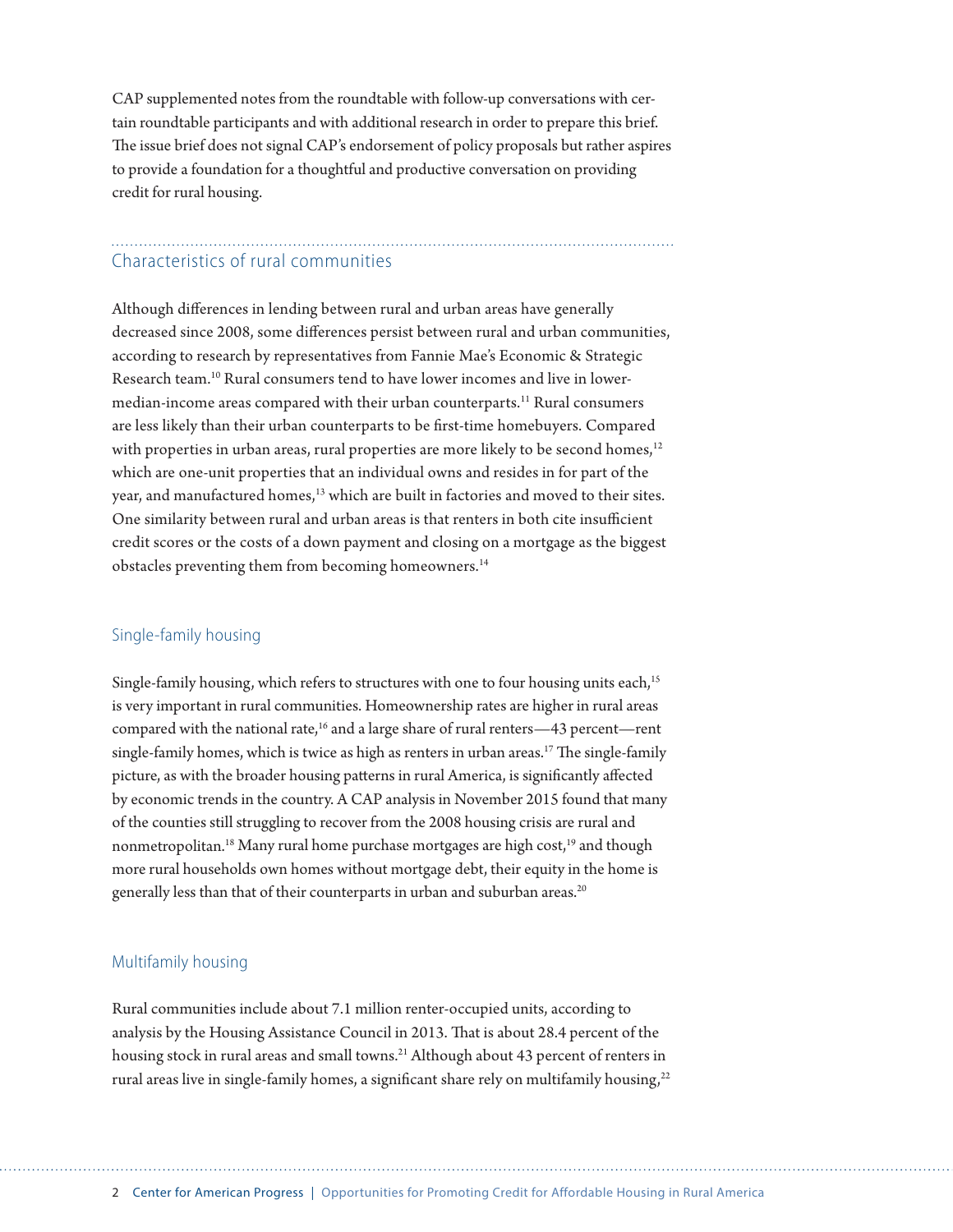which refers to properties that include five or more housing units.<sup>23</sup> Roundtable participants noted the importance of small multifamily properties in rural areas, given rural communities' smaller scale in terms of population size and the extent of existing infrastructure. Nonetheless, developers may face challenges in obtaining federal subsidies to build or maintain smaller properties in rural areas, though tenants of such properties may receive rental assistance. This indicates challenges in accessing both enough federally subsidized credit and enough credit from private developers in rural communities, which may be influenced by the availability of federal subsidies.

According to the Housing Assistance Council analysis, more than 17 million people live in rental housing in rural communities.<sup>24</sup> For those that rent units in multifamily properties, ensuring that affordable multifamily housing exists and is accessible is critical. Although the price per housing unit in rural areas may be lower than in urban areas, several roundtable participants emphasized that transaction costs are still very high with smaller developments. In the case of small rural multifamily properties, for instance, the cost of developing the property may be higher than the value of the property. These costs, along with the lack of needed developer capacity and limited access to financing resources, present a hurdle for developing affordable housing in rural communities.

At the same time, many affordable rental units financed through the Rural Housing Service, or RHS, are at risk of being lost in the future. The service's multifamily housing portfolio includes 14,650 properties, comprising more than  $450,000$  units.<sup>25</sup> The average annual income of households served by these properties is about \$12,000.<sup>26</sup> The properties in the RHS rental portfolio have aged and need to be rehabilitated.<sup>27</sup> Moreover, many properties are exiting their affordability terms, either due to prepayment, where a property owner fully pays off the mortgage early, or due to property owners successfully nearing the end of their mortgage obligations.28 Once the service's property mortgages have matured, the properties may lose rental assistance that helped decrease the rent for tenants.<sup>29</sup>

#### Manufactured housing

Manufactured housing, which refers to houses built in factories that are transported to their sites and that meet certain federal safety standards,<sup>30</sup> remains an important source of affordable housing for rural communities. Many manufactured housing loans are titled as personal property or so-called chattel loans instead of as real estate loans, the way other mortgages are titled. While in some cases chattel loans may have certain cost savings for consumers, real estate loans tend to have many more consumer protections and lower interest rates.<sup>31</sup> Participants in the roundtable noted that manufactured housing lending tends to be concentrated among a handful of lenders.<sup>32</sup> Additionally, according to a 2013 report by the Fair Mortgage Collaborative, borrowers with FICO scores under 650 may face difficulties in obtaining a mortgage-titled manufactured home.<sup>33</sup>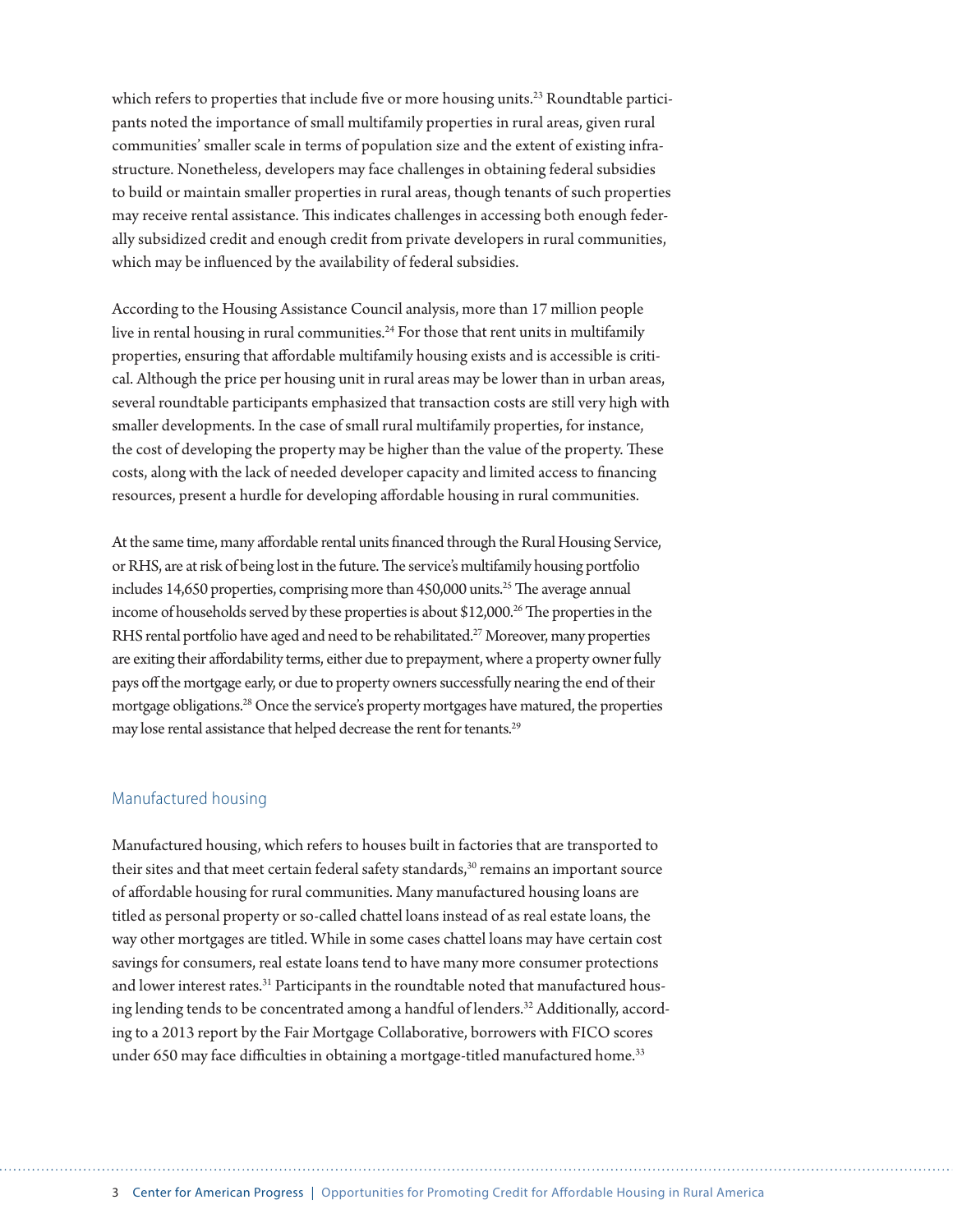# Areas of opportunity for promoting access to credit in rural communities

Participants at the roundtable focused their discussion on potential solutions to obstacles that rural communities face in accessing credit. Many of these potential solutions are also applicable to urban communities, demonstrating that policymakers representing diverse constituencies could benefit from working together on key issues in housing credit. CAP identified the following areas of opportunity for improving access to credit for rural housing from roundtable discussions:

- Addressing issues of scale for rural communities
- Providing more affordable and predictable capital for affordable housing
- Preserving and expanding production of affordable rental housing
- Protecting and increasing rental assistance
- Promoting a consumer-friendly and affordable manufactured housing market
- Supporting community development financial institutions
- Generating and distributing more information to affect outcomes

#### Addressing issues of scale for rural communities

A defining difference between rural and urban communities involves scale; rural communities have smaller populations than their urban counterparts<sup>34</sup> and tend to be more geographically spread out.35 This influences various trends and specific needs of rural communities. For example, rural renters tend to occupy single-family houses or small multifamily buildings, as opposed to large apartment complexes.<sup>36</sup> Since rural communities may struggle to attract private capital for affordable housing development, federal support through various programs plays a critical role in rural communities.<sup>37</sup> Participants in the roundtable felt that there were two crucial components to addressing these issues of scale: 1) implementing strategies that help rural lenders and developers get up to minimum economically viable scale, which would help them compete effectively for financing that urban counterparts may obtain more readily; and 2) ensuring that existing federal programs account for the smaller scale in rural communities through their criteria.

#### *Low-Income Housing Tax Credits*

Under the first component of helping rural market participants get up to scale for existing federal programs, the roundtable participants discussed the Low-Income Housing Tax Credit, or LIHTC, specifically. Through the LIHTC program, investors can receive tax credits for constructing or repairing rental housing that is affordable for low-income households.<sup>38</sup> The federal government provides the tax credits to state housing agencies based on population, and then the state agencies award the tax credits competitively based on their criteria for the kind of affordable housing development preferred for their states.<sup>39</sup>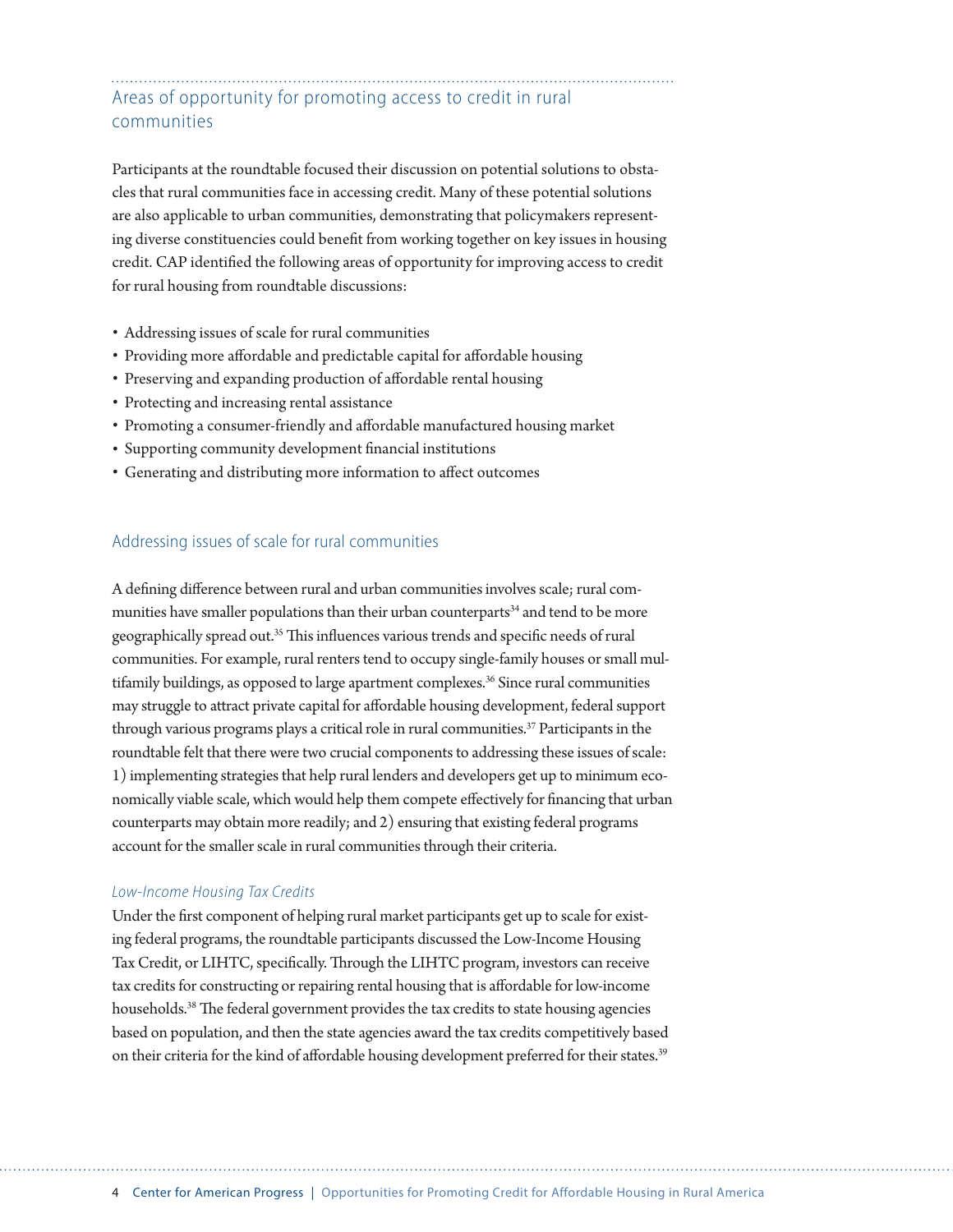Making rural housing development more competitive for LIHTC financing would be an important way to boost affordable housing in rural communities. One possible approach explored by roundtable attendees involved allowing small multifamily properties to be bundled together in order to reach a competitive scale for LIHTC applications. Roundtable participants expressed that transaction costs of small, often rural deals are quite high as a percentage of the deal, leaving proportionately less funding for the property when compared with larger, most typically urban and suburban LIHTC deals. Allowing multiple properties to be packaged together as a portfolio for a LIHTC award could save some money on legal and compliance costs, increasing the debt capital available through the LIHTC award. Then, working with investors to determine how to keep transaction costs as low as possible in small or combined deals could help make LIHTCfinanced properties more competitive to private investors who provide equity investments for LIHTC-financed properties. This could potentially create a more competitive project that would attract more LIHTC awards in rural communities.

To be sure, there would be certain challenges and issues to consider for such a model for rural LIHTC deals. For instance, it may be difficult to package properties from different sites together as one entity for the sake of financing through LIHTC, and policymakers may need to streamline and standardize certain processes, required information, and documentation in order to make this financing model more feasible. Private investors who provide equity investment in LIHTC-financed properties may be reluctant to support deals that include various dispersed and diverse properties in one portfolio. To that end, revamping the Community Reinvestment Act's, or CRA's, coverage, as discussed later in this brief, could better support investor demand in LIHTC deals that involve multiple properties. The CRA encourages depository institutions to serve the needs of the communities where they work.<sup>40</sup>

Roundtable participants seemed to agree that LIHTC is essential to creating affordable housing in rural communities, and many groups, including CAP, have called for its expansion.41 As Congress considers legislative proposals to expand LIHTC program, it could also consider strategies to address the challenges associated with financing rural multifamily properties through the program. Such strategies could include designating a boost in LIHTC awards for rural properties and establishing incentives for state housing finance agencies to establish a rural set-aside or rural priority for certain rural applicants. Such strategies could help ensure that programs such as LIHTC account for the smaller and unique scale of rural communities.

#### *Small loans*

Small loans meet an important need of rural communities, given the smaller scale of rural areas compared with urban communities. According to some roundtable participants, small loans can help address substandard housing and infrastructure conditions in the "colonias," communities that are primarily located in the rural region near the border between the United States and Mexico.<sup>42</sup> According to one estimate, almost 45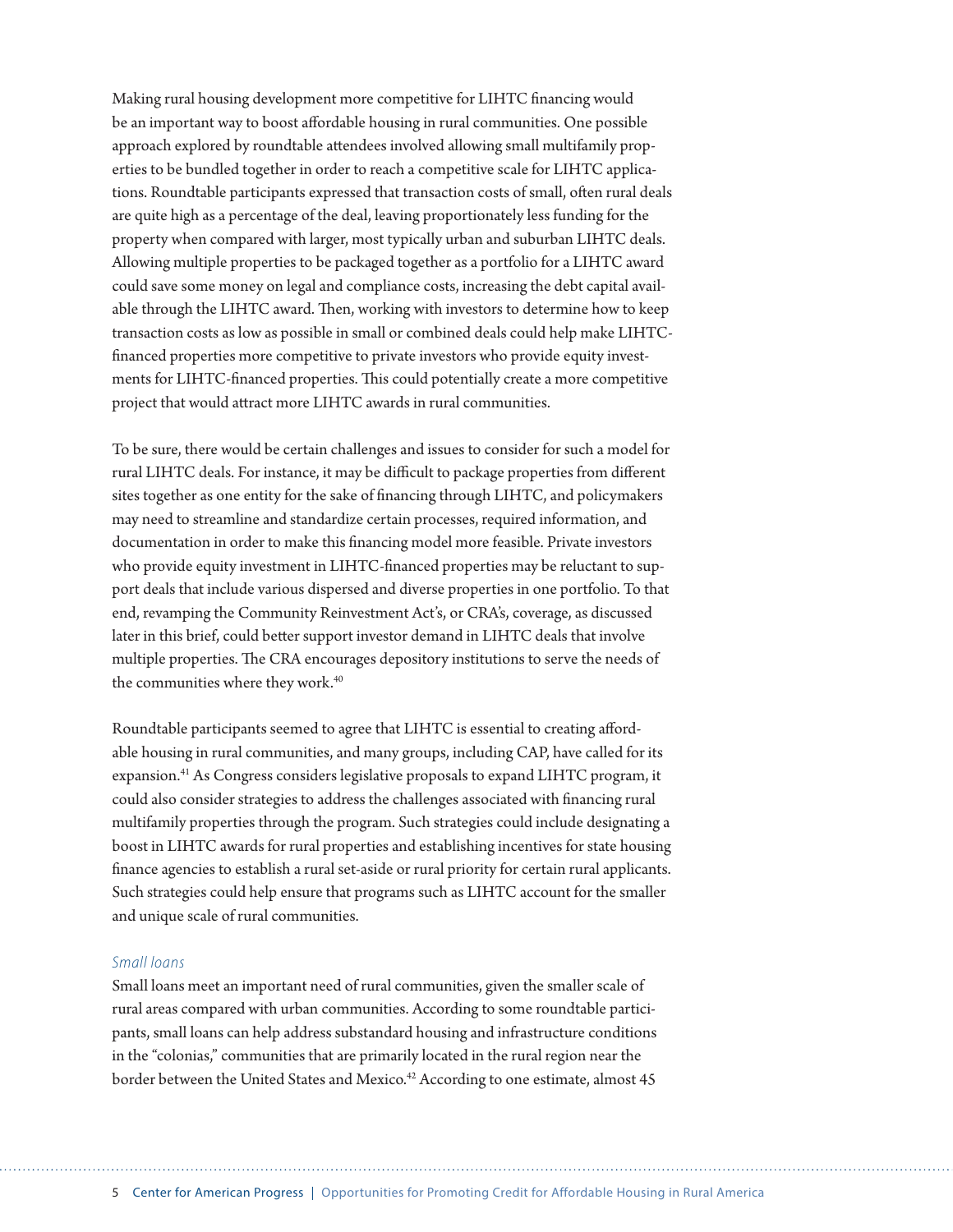percent of residents of border counties lack sufficient access to the banking system.<sup>43</sup> The federal home loan banks can step into this void by helping support small loans in colonias,44 and may be able to play a role in supporting small rural loans in other parts of the country. Ginnie Mae—an agency within the U.S. Department of Housing and Urban Development that guarantees securities of mortgages that are made by private lenders and insured by the Federal Housing Administration or guaranteed by the Rural Housing Service, the Office of Public and Indian Housing, and the Department of Veterans Affairs<sup>45</sup>—may play a role in promoting small rural mortgage loans specifically. A vast majority of the loans originated in conjunction with these federal agencies are guaranteed in Ginnie Mae securities.<sup>46</sup> Some roundtable participants suggested that strategies for better supporting small rural mortgage loans and other small rural loans could include Ginnie Mae or the federal home loan banks as partners.

#### *Servicing and compliance support for single-family loans*

The number of banks in rural communities has been declining for decades, long before the financial crisis and the subsequent Dodd-Frank Wall Street Reform and Consumer Protection Act.47 The Consumer Financial Protection Bureau, the federal agency that implements the Dodd-Frank Act, has provided exemptions and flexibility for small banks in rural or underserved areas in order to account for their unique needs and capacity constraints. For example, small banks that serve rural or underserved areas can make qualified mortgages—which are mortgages that include characteristics that verify compliance with certain statutory requirements—that include a large lump sum payment, or balloon payment,<sup>48</sup> at the end of the mortgage.<sup>49</sup> One way to further help the declining number of banks that operate in rural communities may be by streamlining back-end processes for servicing and compliance so that rural banking institutions have more capacity to promote access to housing credit. Servicing,<sup>50</sup> which refers to the day-to-day management of a mortgage loan, may be a complex task for some smaller financial institutions. Innovations that help small institutions with servicing and other back-office processes could help promote their ability to provide more credit.

The Iowa Bankers Mortgage Corporation, or IBMC,<sup>51</sup> as an example, provides a fullservice program for banks that do not want to or do not have the resources to service the loans they make.<sup>52</sup> Through this program, the IBMC serves as a central office that can ensure loans are serviced properly and that relieves smaller financial institutions from having to build the resources or personnel to comply with servicing. Under the current program, the loan officially closes under the IBMC's name; however, the IBMC is working on architecting a new program where banks can rely on the IBMC for more back-office operations and still close the loan in their own name.<sup>53</sup> Innovations such as these can help relieve small banks of back-end compliance and servicing processes and free up small bank resources for providing more credit. Credit unions, which are nonprofit organizations that work as member-owned cooperatives in order to provide their members financial services at better rates,<sup>54</sup> may serve as a model in this regard, as they often rely on credit union service organizations for certain processes such as underwriting or servicing.<sup>55</sup>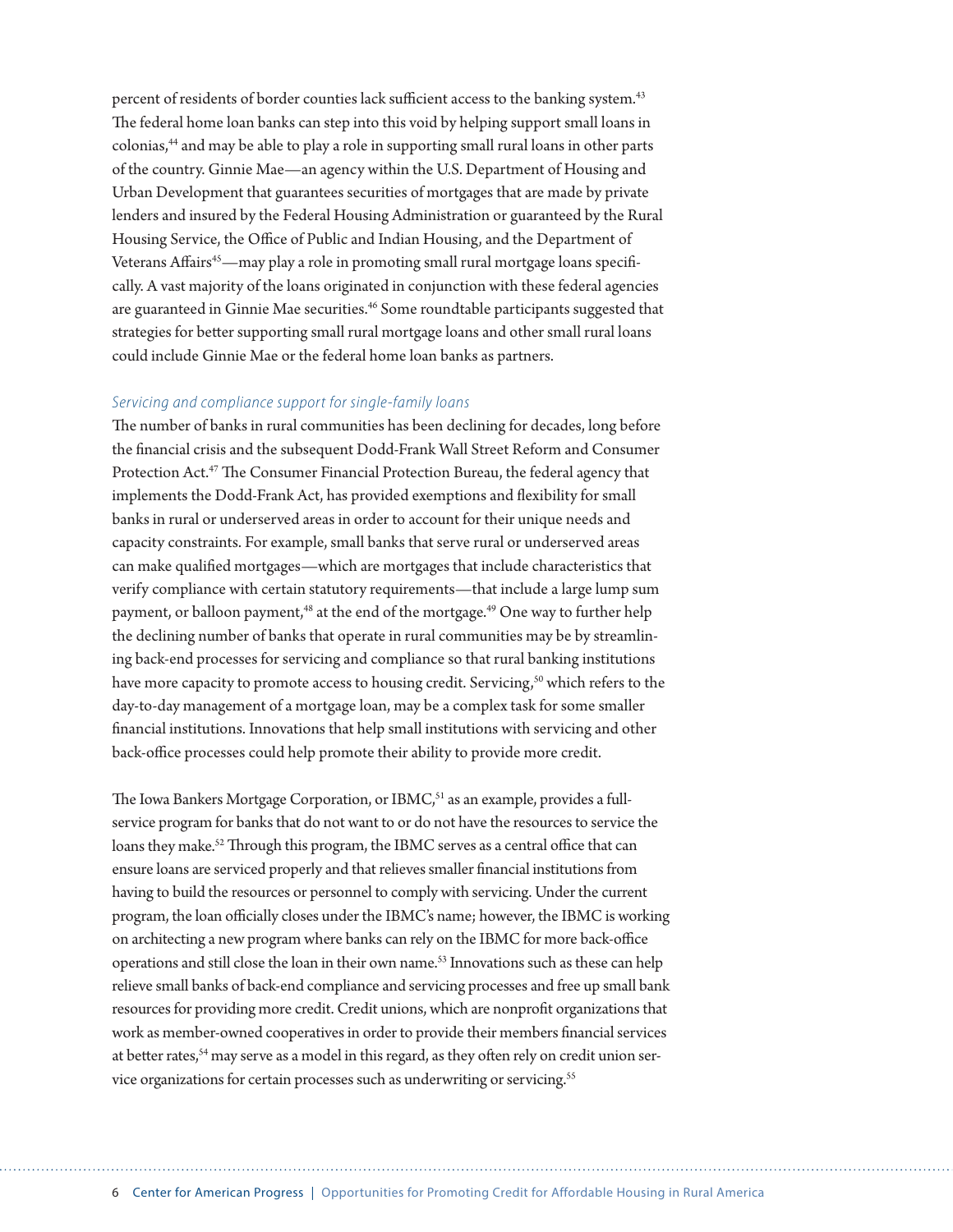To be sure, there are certain considerations for programs that consolidate back-end processes, such as how the changes would affect risks and pricing and whether the programs could maintain the personal touch consumers may be accustomed to from a more local servicer. Further research could explore how policymakers could help small banks balance these aspects of their work with the opportunities for providing credit that may result from collaborating for back-office operations in servicing and compliance.

#### Providing more affordable and predictable capital for affordable housing

A resounding sentiment from roundtable participants was that community-oriented financial institutions, nonprofits, and mission-oriented developers lack enough access to capital that is both affordable and predictable for their work facilitating affordable housing in rural areas. The lack of capital increases the importance of federal subsidies for affordable housing development, and according to several roundtable participants, access to subsidies from the developer end seems to be a pressing issue, specifically in multifamily housing. While certain existing resources—such as the National Housing Trust Fund, a federal program that channels a sliver of Fannie Mae's and Freddie Mac's earnings toward increasing or preserving affordable housing<sup>56</sup>—could go toward rural housing, roundtable participants did not find them sufficient for the affordable housing needs of rural communities.

One way to bring more capital to rural communities is by identifying incentives for developers and financers to support affordable housing in areas that do not fall under the Community Reinvestment Act's assessment areas. The CRA created an affirmative obligation for financial institutions that are federally insured to help local communities—including low- and moderate-income communities—meet their credit needs.<sup>57</sup> The CRA evaluates banks' activities in "assessment areas," which generally include where a bank makes or buys a significant share of its loans, where the bank has a branch, or where the bank has a depository ATM.<sup>58</sup> Participants in the roundtable expressed that many rural areas are not covered under current assessment areas, which removes the incentive for larger financial institutions to put their capital in more remote nonmetropolitan areas. To be sure, the banks that fall under the CRA have been decreasing certain streams of their lending, and nonbanks have been increasing their activity.<sup>59</sup> There are also other financial incentives beyond the CRA that influence the behavior of banks that the CRA regulates.<sup>60</sup> Nevertheless, addressing gaps in CRA coverage could be a tool for promoting capital and investments in rural communities.

#### Preserving and expanding production of affordable rental housing

Affordable multifamily rental properties in rural communities are aging, and many could lose their affordability status in the near future.<sup>61</sup> According to a 2014 report from the National Rural Housing Coalition, more than 93,000 units had left the U.S. Department of Agriculture, or USDA, affordable rental housing portfolio at the time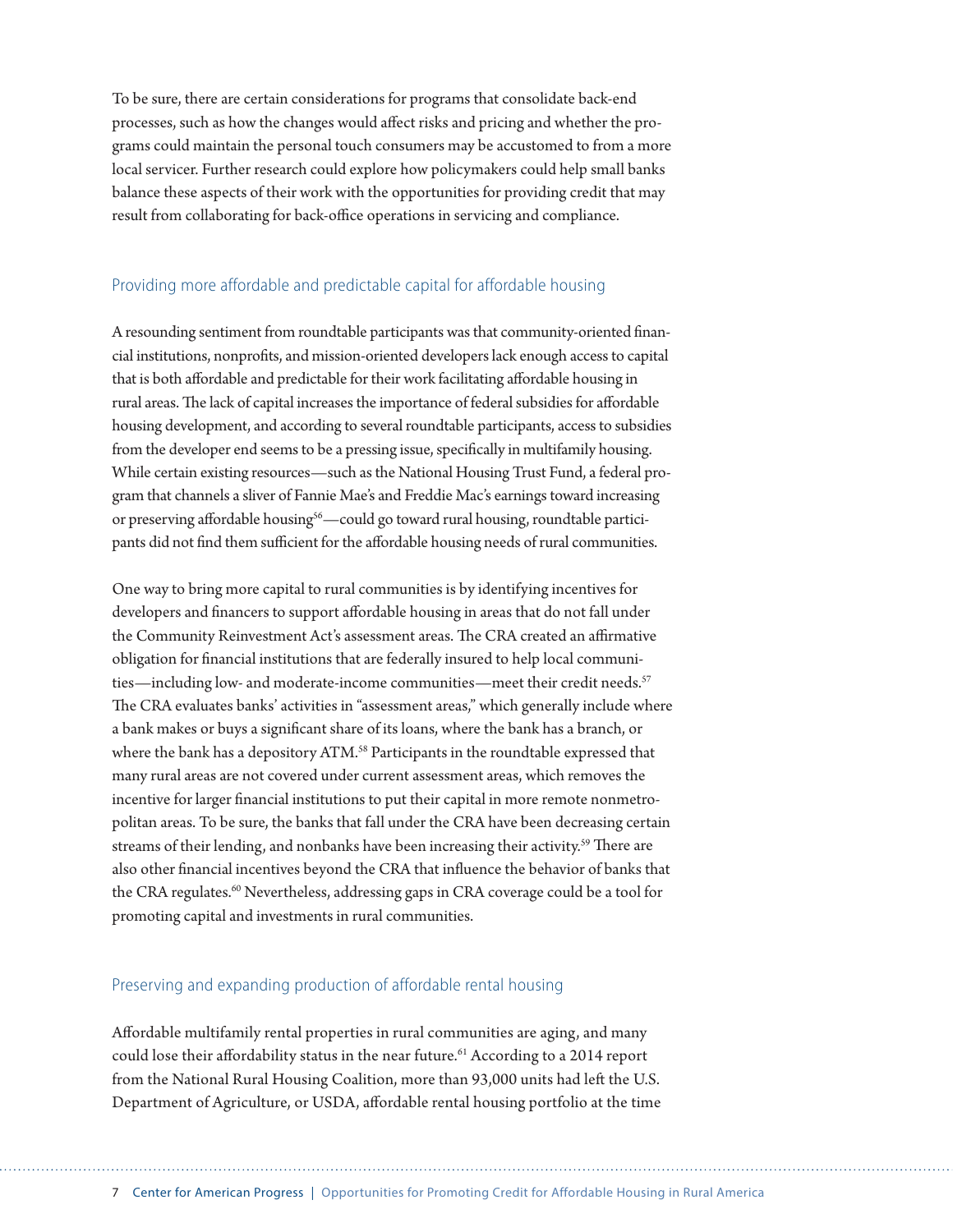of writing.62 In particular, the number of Section 515 properties—which are financed through loans made from the RHS for multifamily properties that are affordable to very-low-, low-, and moderate-income households; people with disabilities; and elderly people<sup>63</sup>—is at risk of significantly downsizing over time.<sup>64</sup> The Section 515 program was added to the Housing Act of 1949 through the Senior Citizens Housing Act of 1962.<sup>65</sup> The program created around 1,000 new properties annually at a high point in the 1980s.<sup>66</sup> Today, none of the funding for the Section 515 program goes to building new affordable properties, $67$  and the existing stock of properties is in need of preservation and repair.<sup>68</sup>

Participants in the roundtable agreed that preserving the affordability of these 515 affordable rental properties is a crucial task at hand for rural communities. Roundtable participants suggested that additional support and mechanisms to transfer a 515 property exiting its affordability status to a mission-oriented organization that will preserve its affordability can be a major boost to affordable housing. Getting to scale by encouraging transactions where multiple 515 properties can be preserved together, facilitating access to LIHTC and other favorable financing, and providing needed technical assistance could greatly support the preservation of this important resource in rural communities.

Roundtable participants suggested that the land on which a 515 property is located can sometimes have significant value. In these instances, allowing land to recapitalize the 515 property and allowing an additional 515 property to be built on the land could be one way to promote this source of affordable housing in rural communities. The RHS could also consider reducing existing mortgage payments, deferring debt, and using other creative tools to help revitalize its affordable multifamily portfolio.

In addition to the challenges of preserving the affordable rental stock under the RHS' portfolio, there is a need to reduce barriers to the construction of new affordable rental housing. For instance, there has been no new production of affordable rental housing through the Section 515 program in several years.<sup>69</sup> As properties exit the Section 515 program, there is a need to consider and fund the production of new properties in rural communities suffering from severe cost burdens and the lack of affordable rental housing options.

#### Protecting and increasing rental assistance

Roundtable participants emphasized the critical importance of supporting rental assistance as a policy imperative for rural communities. Programs through the U.S. Department of Housing and Urban Development and through the USDA reduce the cost of housing for tenants through programs that include housing vouchers and "project-based" assistance that subsidizes tenants' rent for property owners.<sup>70</sup> Rental assistance plays a vital role in rural America; for instance, more than 67 percent of tenants living in properties financed by Section 515 loans received rental assistance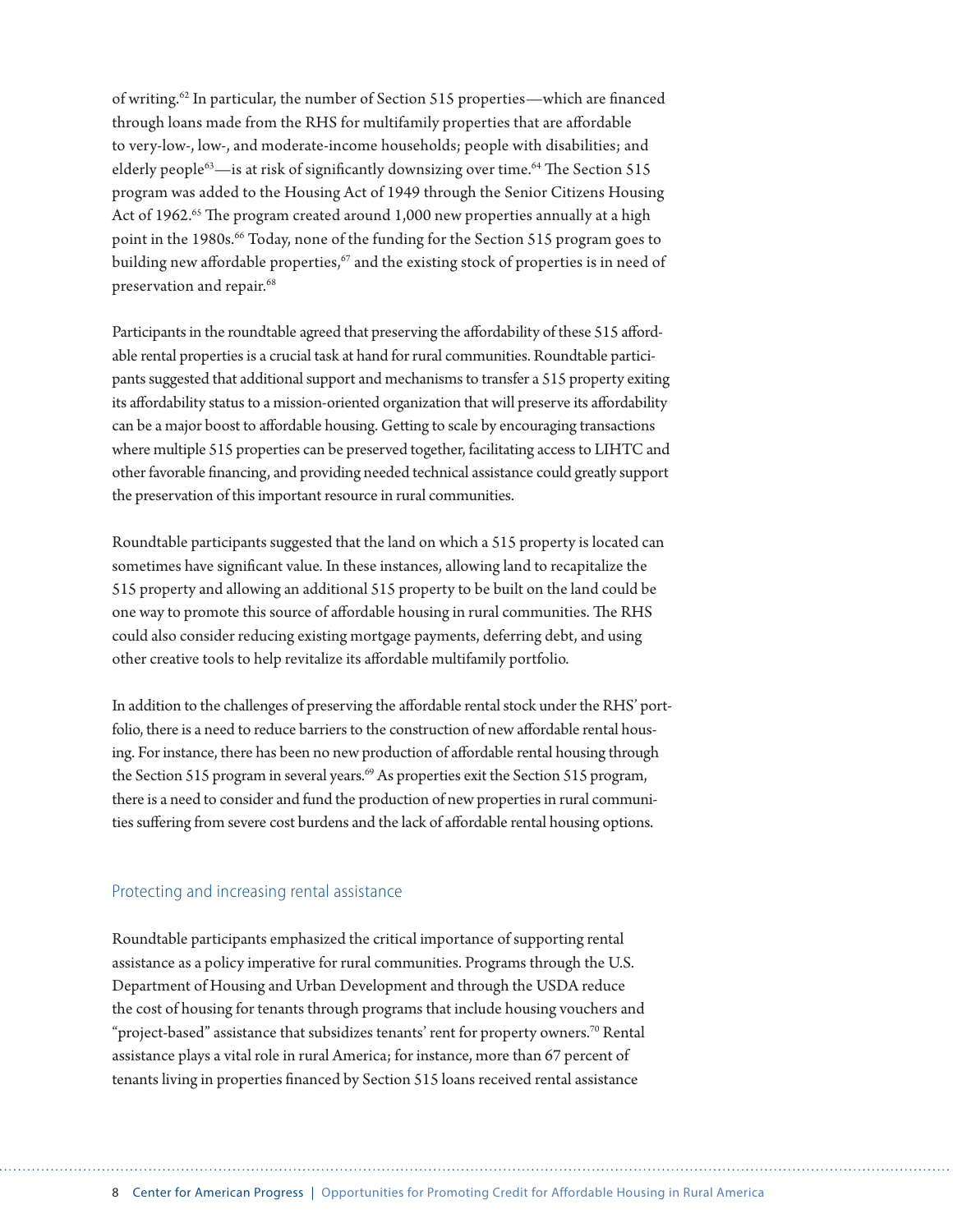in September 2015.71 Congress has also shortened the contract terms for the USDA Section 521 Rural Rental Assistance program,<sup>72</sup> which helps subsidize the rents of tenants in certain USDA-assisted multifamily properties, including those financed by the Section 515 program, and many of those contracts will soon be up for renewal.73 The cost for renewing rental assistance contracts is projected to grow over time.74 Increased support for rental assistance, a critical resource for rural consumers, could facilitate the successful development and operation of affordable housing.

#### Promoting a consumer-friendly and affordable manufactured housing market

Manufactured housing is an important source of affordable housing for rural communities, but many manufactured housing loans are being made as personal property or chattel loans instead of as real estate loans.<sup>75</sup> While some manufactured housing owners may prefer their unit to be financed as personal property as opposed to real estate due to certain cost savings, real estate loans come with important consumer protections for the borrower, and personal property manufactured home loans could prove risky for people who are already low income. Additionally, the interest rates on chattel loans tend to be significantly greater than the rates on real-estate-titled manufactured home loans.<sup>76</sup>

Many manufactured homes across the country are arranged into communities where a number of homes are in close proximity. Although most homes in manufactured housing communities are owned by the people living in them, only a small share of the residents own the land under their manufactured home.77 Residents in such communities often face high increases in rent and lack of maintenance by park owners. They are also vulnerable due to the difficulty of moving a manufactured home if living in the community gets too expensive or oppressive due to inadequate maintenance.78 One consumerfriendly alternative to such communities is manufactured housing that is arranged into resident-owned cooperatives.79 In such communities, residents own their manufactured home and a share of the community, and they manage the operations of the community as well.<sup>80</sup> Resident-owned communities can help lower costs for residents, give them a stake in land, and empower residents to make decisions that affect their community.<sup>81</sup>

There are several forms of manufactured housing, including those discussed above, but roundtable participants noted that investors may not be aware of the diversity within the manufactured housing market. Increasing awareness of consumer-friendly versions of manufactured housing, including real-estate-financed mortgages and resident-owned manufactured housing communities, could counter investor reluctance to invest in the manufactured housing market. A secondary market for such forms of manufactured housing could also provide a powerful boost. The proposed Duty to Serve rule,<sup>82</sup> once finalized, will govern the government-backed mortgage financers Fannie Mae's and Freddie Mac's statutory duty to serve underserved housing markets. The rule could be one mechanism for creating a secondary market for consumer-friendly models of manufactured housing.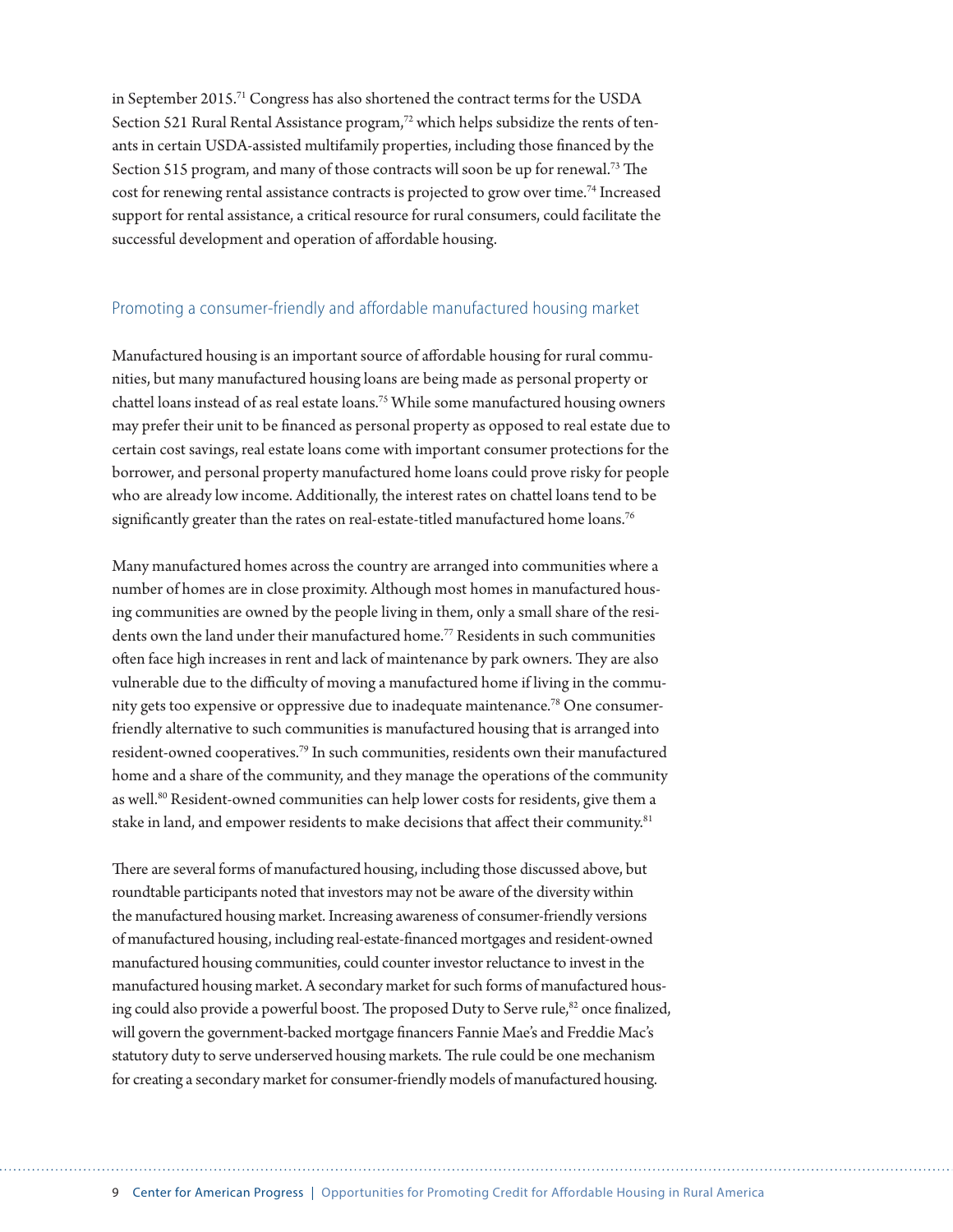#### Supporting community development financial institutions

Participants in the roundtable seemed to agree that community development financial institutions, or CDFIs, are an important resource for rural communities. CDFIs are financial institutions that are mission driven and seek to economically support individuals, small businesses, affordable housing, and community services.<sup>83</sup> According to a presentation on research by the Carsey School of Public Policy at the University of New Hampshire,<sup>84</sup> mission-driven CDFIs are effective at serving lower-income and underserved populations, including those in rural areas. When larger financial institutions pulled back due to the financial crisis, CDFIs stepped into the void and increased their lending,<sup>85</sup> which may signal their ability to serve an important countercyclical role for rural communities. There are many ways that CDFIs serve rural communities: They can assist in energy efficiency efforts and housing counseling; support affordable housing; and help provide consumer-friendly and affordable manufactured housing.<sup>86</sup> CDFIs can have deep knowledge and outreach into the rural communities they serve, and they can help traditional institutions and the federal government extend their reach into remote rural areas that may be difficult to serve.

Despite these benefits that CDFIs can have for rural communities, roundtable participants noted that many are challenged by capacity needs and resource needs such as access to affordable capital. This can especially hinder support of operations.<sup>87</sup> The lack of long-term debt financing for CDFIs' operations and capital structure affects the products they can provide to their consumers; given the lack of long-term capital, CDFIs in turn can struggle to offer long-term financial products needed in rural communities.<sup>88</sup> Additionally, CDFIs face challenges when operating outside of CRA assessment areas.<sup>89</sup> Since large depository institutions may be less inclined to invest capital in rural communities that are excluded from their CRA assessment areas, rural CDFIs may struggle to obtain capital from larger financial institutions. Moreover, CDFIs that are rural can have a smaller scale<sup>90</sup> and may be less self-sufficient,<sup>91</sup> and two of their biggest challenges are raising capital and deploying that capital.<sup>92</sup>

Supporting CDFIs could occur in many ways. For one, the USDA, the Department of Housing and Urban Development, and other federal agencies could partner with them for various financing activities. For instance, the USDA recently announced the Uplift America Fund, which works across the public and private sectors to provide USDA loans and private grants to community lenders, especially CDFIs, in order to promote community facilities such as schools, food banks, and child care centers in certain distressed rural areas.<sup>93</sup> Second, ensuring that CDFIs have access to federal guarantee programs could help promote their work in rural communities.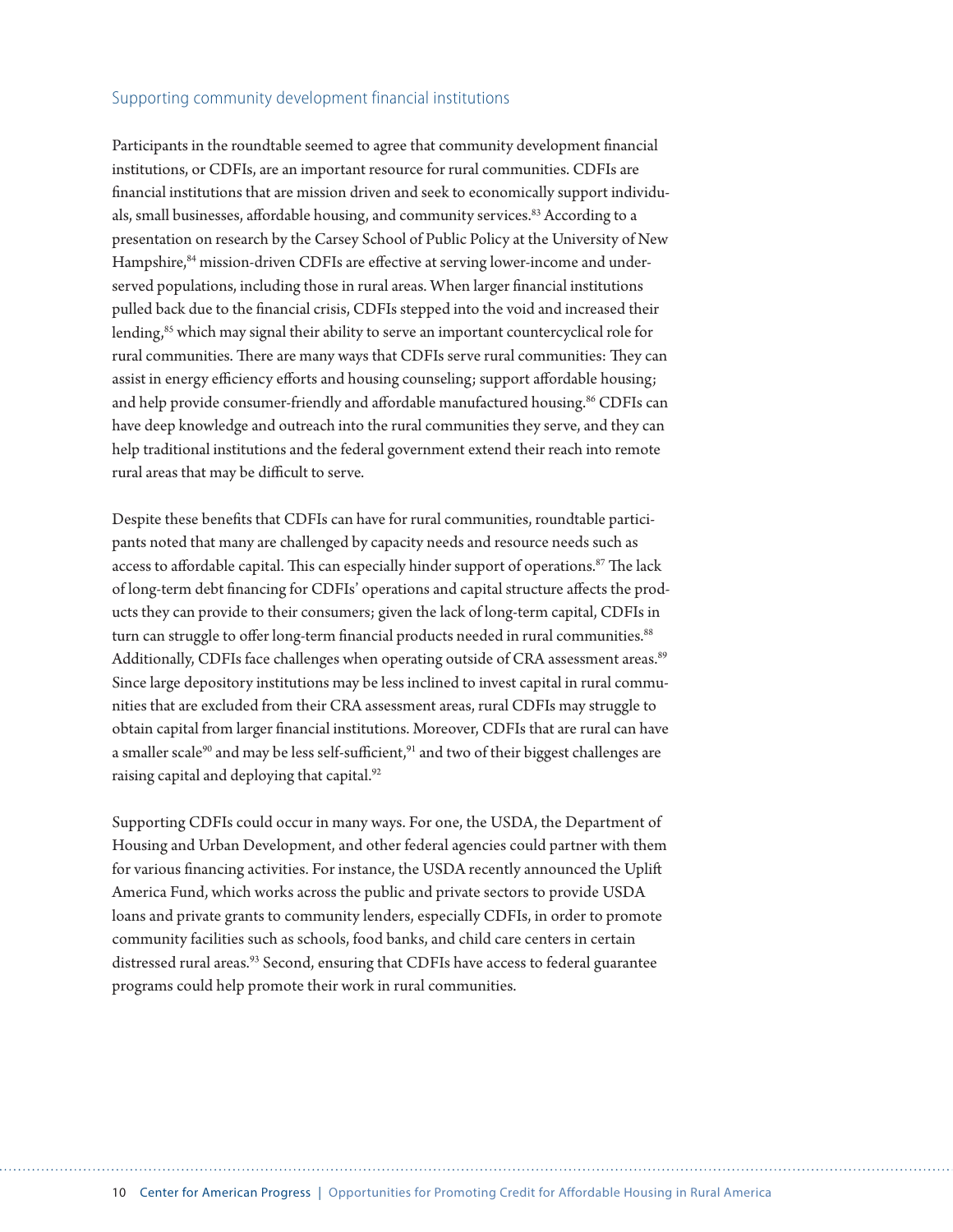#### Generating and distributing more information to affect outcomes

The importance of borrower education cannot be understated in rural communities. Roundtable participants noted that in manufactured housing, for example, consumers are not aware of their financing options. They often end up going with loans offered by housing dealers, who may use sales tactics to convince prospective homebuyers to accept unaffordable loans<sup>94</sup> as opposed to going to a community bank, where they may get more favorable terms.<sup>95</sup> Having manufactured housing dealerships disclose information to buyers and sellers could improve consumers' awareness of manufactured housing issues. Access to appraisal data for manufactured housing properties could help consumers compare different manufactured homes.

Housing counseling helps people having trouble paying their mortgage develop a plan at little or no cost, or helps people who want to buy a home get ready to ultimately purchase one.96 Housing counseling has proven results for helping prospective homeowners achieve homeownership and for helping homeowners avoid foreclosure.<sup>97</sup> Given these benefits, policymakers could explore how housing counseling may play a role in rural communities. Deploying housing counseling in strategic and targeted ways that account for the scale, financial infrastructure, and character of rural communities may be a tool for equipping rural residents with the education and tools they need to make informed decisions about homeownership.

More data on rural communities and programs are also key in order to truly make evidence-based policy decisions. Current research has illuminated certain trends and insights, but more granular data can help researchers understand the pressures on and characteristics of rural communities. For example, data collected through the Home Mortgage Disclosure Act, or HMDA, are a critical resource for housing policy researchers. However, financial institutions that have less than \$44 million in assets or that do not have any financial activity in metropolitan areas do not have to submit data through the HMDA.<sup>98</sup> This could leave out a significant share of lending that happens in rural communities.99 In addition, agencies could provide more robust data on federal programs available for rural areas. These programs should include both those that are meant for rural communities as well as those with a more urban focus so that policymakers and practitioners can understand the rural dimensions and opportunities of all programs, including those that may seem more oriented toward urban areas.<sup>100</sup>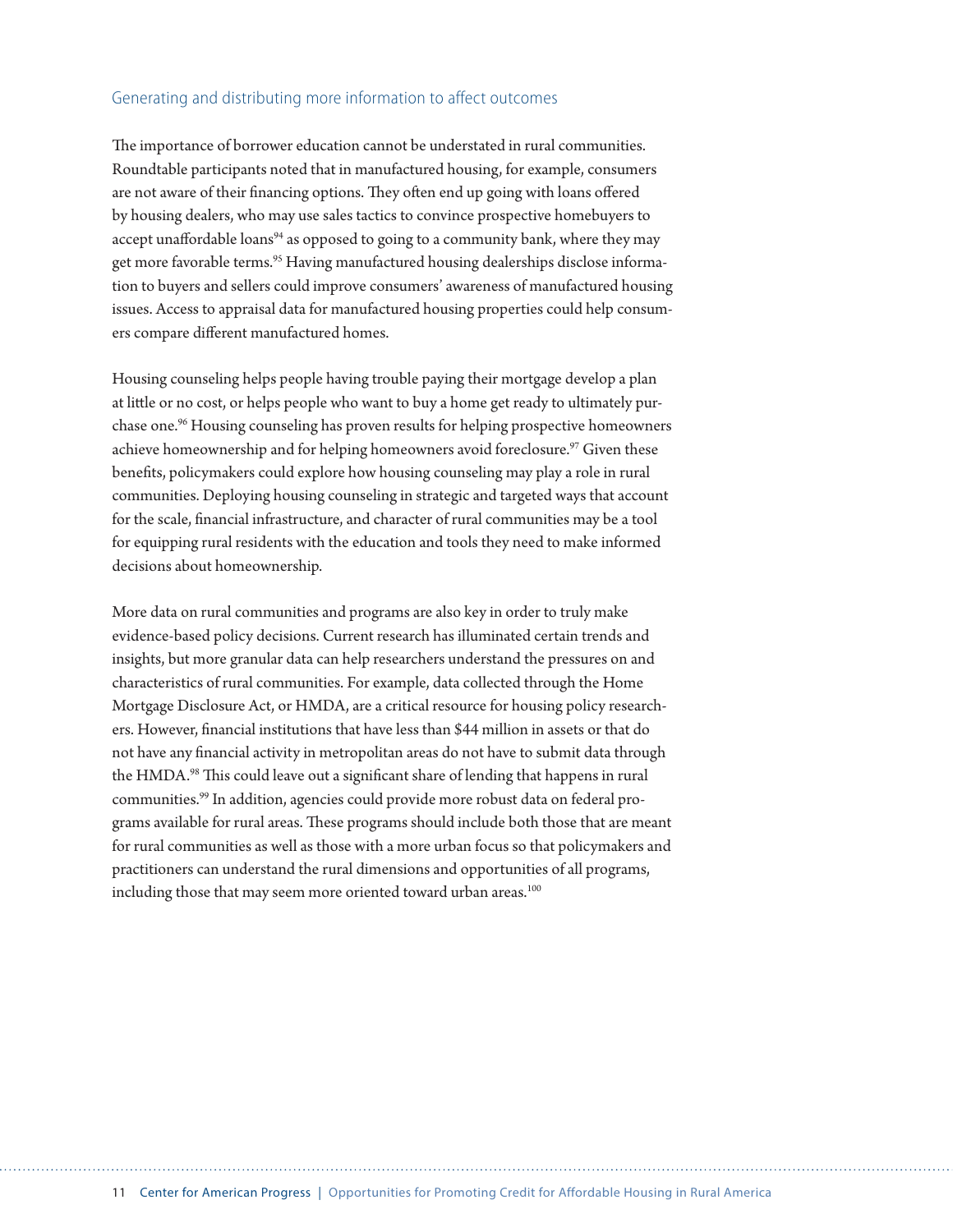## Conclusion

A close look at the housing credit needs of rural communities reveals that there is much to be done to promote access to credit in rural America. Exploring ways to support rural housing credit can help identify tools to help rural communities thrive. Given challenges that may cross urban and rural communities, considering ways to broaden rural housing credit also sheds important insight for the broader conversation on affordable housing challenges throughout the country. The roundtable convened by the White House Rural Council and the Department of Agriculture's Rural Housing Service and facilitated by CAP explored these issues and identified areas of opportunity for policymakers to explore.

In particular, federal affordable housing programs, such as the Low-Income Housing Tax Credit, could better account for the scale of rural communities, and policies could help rural communities get up to scale to access sources of financing more easily. Rural communities need more affordable and predictable capital to finance affordable housing, and rental assistance is an important tool for facilitating affordability. Furthermore, affordable rental stock that has been funded through the Department of Agriculture is at risk of expiring soon, and thousands of units have already exited the agency's affordable rental portfolio. Strategies for preserving and constructing more affordable properties, for increasing affordable capital, and for strengthening rental assistance could provide critical support for rural housing.

Alongside these opportunities, support for consumer-friendly manufactured housing models can help strengthen manufactured housing, which serves as an important source of affordable housing for many rural households. Support for community development financial institutions can be impactful as well, given the prominent and impactful role they play in rural communities. Finally, more data and information on rural communities and programs can contribute to robust, evidence-based policy decisions on rural housing and finance.

Further research on these areas of opportunity would be an important step toward promoting access to credit in rural communities and toward helping communities across the country overcome their affordable housing challenges.

*Shiv Rawal is a Research Assistant for the Economic Policy team at the Center for American Progress. Sarah Edelman is the Director of Housing Policy at the Center. Gerardo Sanz was an intern and then a contractor for the Economic Policy team at the Center.*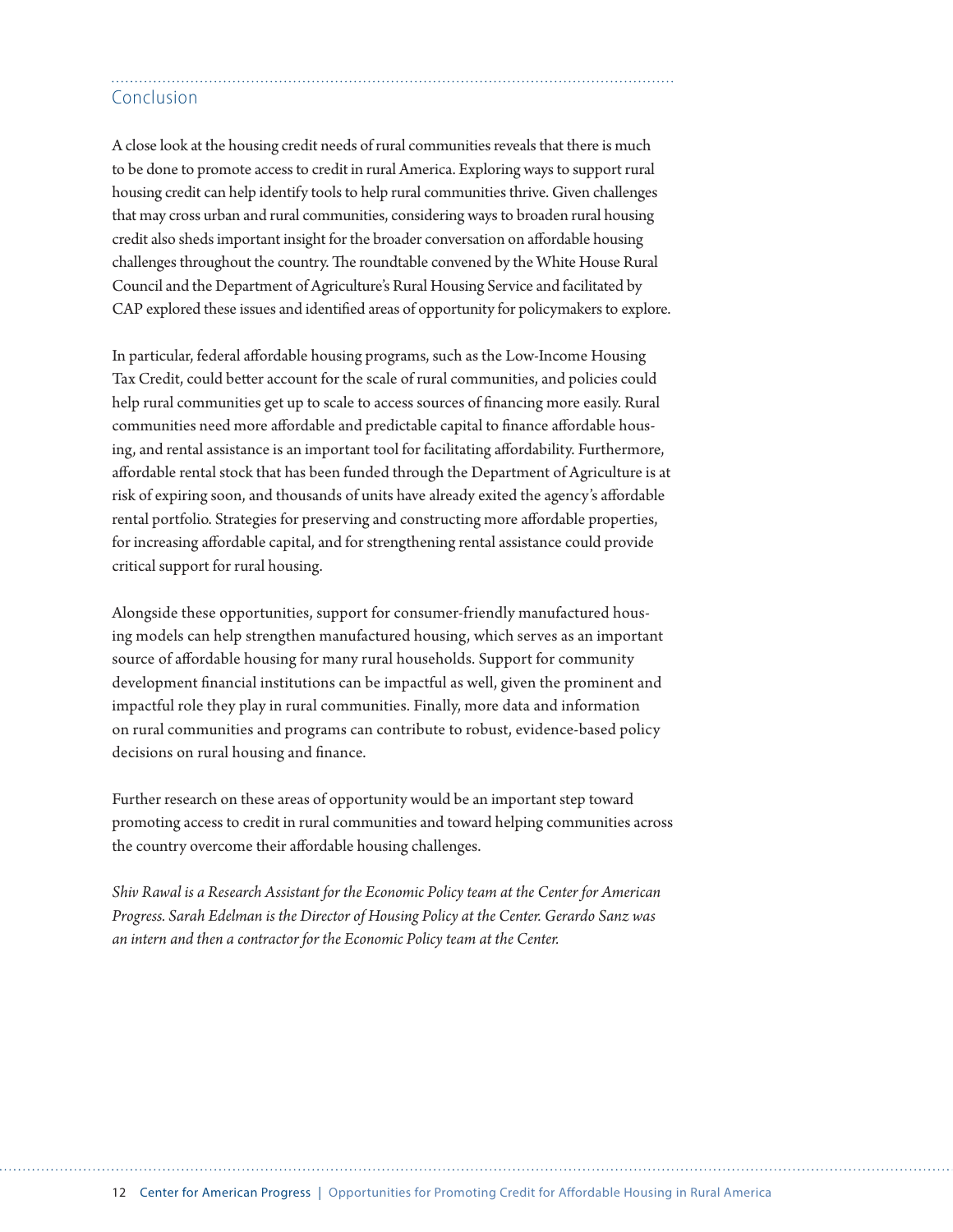#### Endnotes

- 1 Sarah Edelman and Shiv Rawal, "Housing." In Carmel Martin, Andy Green, and Brendan Duke, eds., *Raising Wages and Rebuilding Wealth: A Roadmap for Middle-Class Economic Security* (Washington: Center for American Progress, 2016), available at [https://www.americanprogress.org/issues/](https://www.americanprogress.org/issues/economy/report/2016/09/08/143585/raising-wages-and-rebuilding-wealth/) [economy/report/2016/09/08/143585/raising-wages-and](https://www.americanprogress.org/issues/economy/report/2016/09/08/143585/raising-wages-and-rebuilding-wealth/)[rebuilding-wealth/.](https://www.americanprogress.org/issues/economy/report/2016/09/08/143585/raising-wages-and-rebuilding-wealth/)
- 2 Tracey Ross, Chelsea Parsons, and Rebecca Vallas, "Creating Safe and Healthy Living Environments for Low-Income Families" (Washington: Center for American Progress, 2016), available at [https://www.americanprogress.org/issues/pov](https://www.americanprogress.org/issues/poverty/report/2016/07/20/141324/creating-safe-and-healthy-living-environments-for-low-income-families/)[erty/report/2016/07/20/141324/creating-safe-and-healthy](https://www.americanprogress.org/issues/poverty/report/2016/07/20/141324/creating-safe-and-healthy-living-environments-for-low-income-families/)[living-environments-for-low-income-families/](https://www.americanprogress.org/issues/poverty/report/2016/07/20/141324/creating-safe-and-healthy-living-environments-for-low-income-families/).
- 3 CoreLogic, "National Foreclosure Report" (2016), available at [http://www.corelogic.com/research/foreclosure-report/](http://www.corelogic.com/research/foreclosure-report/national-foreclosure-report-june-2016.pdf) [national-foreclosure-report-june-2016.pdf;](http://www.corelogic.com/research/foreclosure-report/national-foreclosure-report-june-2016.pdf) Matthew Desmond, *Eviction: Poverty and Profit in the American City* (New York: Crown Publishers, 2016).
- 4 Federal Deposit Insurance Corporation, "FDIC Community Banking Study" (2012), available at [https://www.fdic.gov/](https://www.fdic.gov/regulations/resources/cbi/report/cbi-full.pdf) [regulations/resources/cbi/report/cbi-full.pdf](https://www.fdic.gov/regulations/resources/cbi/report/cbi-full.pdf).
- 5 Joint Center for Housing Studies of Harvard University, "The State of the Nation's Housing" (2016), available at [http://www.jchs.harvard.edu/sites/jchs.harvard.edu/files/](http://www.jchs.harvard.edu/sites/jchs.harvard.edu/files/jchs_2016_state_of_the_nations_housing_lowres.pdf) jchs 2016 state of the nations housing lowres.pdf.
- 6 U.S. Department of Agriculture, *Rural America At A Glance: 2015 Edition*, available at [http://www.ers.usda.gov/me](http://www.ers.usda.gov/media/1952235/eib145.pdf)[dia/1952235/eib145.pdf](http://www.ers.usda.gov/media/1952235/eib145.pdf) (last accessed August 2016).
- 7 Employment, one indicator for recovery, was below prerecession levels in 2015. See ibid. A CAP analysis in 2015 found that counties across the country that had worsening rates of negative equity, a term that describes when a homeowner owes more on their home that it is worth, tended to be nonmetropolitan or rural. See Michela Zonta and Sarah Edelman, "The Uneven Housing Recovery" (Washington: Center for American Progress, 2015), available at [https://www.americanprogress.org/issues/housing/re](https://www.americanprogress.org/issues/housing/report/2015/11/02/123537/the-uneven-housing-recovery/)[port/2015/11/02/123537/the-uneven-housing-recovery/.](https://www.americanprogress.org/issues/housing/report/2015/11/02/123537/the-uneven-housing-recovery/)
- 8 Ibid.
- 9 Gillian B. White, "Rural America's Silent Housing Crisis," *The Atlantic*, January 28, 2016, available at [http://www.](http://www.theatlantic.com/business/archive/2015/01/rural-americas-silent-housing-crisis/384885/) [theatlantic.com/business/archive/2015/01/rural-americas](http://www.theatlantic.com/business/archive/2015/01/rural-americas-silent-housing-crisis/384885/)[silent-housing-crisis/384885/.](http://www.theatlantic.com/business/archive/2015/01/rural-americas-silent-housing-crisis/384885/)
- 10 The representatives from Fannie Mae's Economic & Strategic Research group provided research based on loans in Fannie Mae's portfolio. Trends citing to their presentation are analyzed from loans in Fannie Mae's portfolio, as opposed to all mortgages made in rural communities. The representatives provided the following disclaimer before participating in the roundtable: "Opinions, analyses, estimates, forecasts, and other views of Fannie Mae's Economic & Strategic Research (ESR) group included in these materials should not be construed as indicating Fannie Mae's business prospects or expected results, are based on a number of assumptions, and are subject to change without notice. How this information affects Fannie Mae will depend on many factors. Although the ESR group bases its opinions, analyses, estimates, forecasts, and other views on information it considers reliable, it does not guarantee that the information provided in these materials is accurate, current, or suitable for any particular purpose. Changes in the assumptions or the information underlying these views could produce materially different results. The analyses, opinions, estimates, forecasts, and other views published by the ESR group represent the views of that group as of the date indicated and do not necessarily represent the views of Fannie Mae or its management."

11 See a similar presentation by Fannie Mae's Economic & Strategic Research team at a Federal Reserve conference on rural housing convened on May 10, 2016. Nuno Mota, "Profile of Rural Borrowers," Presented at the Conference on The Future of Rural Communities: Implications for Housing, Board of Governors of the Federal Reserve System, May 19, 2016, available at [https://www.federalreserve.gov/newsev](https://www.federalreserve.gov/newsevents/conferences/nuno-mota-rural-presentation-20160510.pdf)[ents/conferences/nuno-mota-rural-presentation-20160510.](https://www.federalreserve.gov/newsevents/conferences/nuno-mota-rural-presentation-20160510.pdf) [pdf](https://www.federalreserve.gov/newsevents/conferences/nuno-mota-rural-presentation-20160510.pdf). For information on the conference, see Board of Governors of the Federal Reserve System, "The Future of Rural Communities: Implications for Housing," available at [http://www.federalreserve.gov/newsevents/conferences/](http://www.federalreserve.gov/newsevents/conferences/ruralconf.htm) [ruralconf.htm](http://www.federalreserve.gov/newsevents/conferences/ruralconf.htm) (last accessed September 2016).

- 12 For a definition of "second home," see Lending Tree, "Second Home," available at [https://www.lendingtree.com/glossary/](https://www.lendingtree.com/glossary/what-is-second-home) [what-is-second-home](https://www.lendingtree.com/glossary/what-is-second-home) (last accessed August 2016).
- 13 Housing Assistance Council, "Moving Home: Manufactured Housing in Rural America" (2005), available at [http://www.](http://www.ruralhome.org/storage/documents/movinghome.pdf) [ruralhome.org/storage/documents/movinghome.pdf.](http://www.ruralhome.org/storage/documents/movinghome.pdf)
- 14 Presentation by representatives from Fannie Mae's Economic & Strategic Research team at the U.S. Department of Agriculture's Providing Credit for Rural Housing Roundtable, May 9, 2016. For a similar presentation, see Mota, "Profile of Rural Borrowers."
- 15 U.S. Department of Housing and Urban Development, *FHA Single Family Housing Policy Handbook* (2016), available at [http://portal.hud.gov/hudportal/documents/](http://portal.hud.gov/hudportal/documents/huddoc?id=40001HSGH.pdf) [huddoc?id=40001HSGH.pdf.](http://portal.hud.gov/hudportal/documents/huddoc?id=40001HSGH.pdf)
- 16 Housing Assistance Council, "Homeownership in Rural America: Rural Research Brief" (2012), available at [http://](http://ruralhome.nonprofitsoapbox.com/storage/research_notes/rrn-homeownership.pdf) [ruralhome.nonprofitsoapbox.com/storage/research\\_notes/](http://ruralhome.nonprofitsoapbox.com/storage/research_notes/rrn-homeownership.pdf) [rrn-homeownership.pdf](http://ruralhome.nonprofitsoapbox.com/storage/research_notes/rrn-homeownership.pdf).
- 17 Housing Assistance Council, "Rental Housing in Rural America: Rural Research Note" (2013), available at [http://](http://ruralhome.nonprofitsoapbox.com/storage/research_notes/rrn_rural_rental_housing.pdf) [ruralhome.nonprofitsoapbox.com/storage/research\\_notes/](http://ruralhome.nonprofitsoapbox.com/storage/research_notes/rrn_rural_rental_housing.pdf) [rrn\\_rural\\_rental\\_housing.pdf](http://ruralhome.nonprofitsoapbox.com/storage/research_notes/rrn_rural_rental_housing.pdf).
- 18 Zonta and Edelman, "The Uneven Housing Recovery."
- 19 Housing Assistance Council, "Rural Mortgage Activity Declines. Home Purchases Are Up, But So Are High Cost Loans" (2014), available at [http://www.ruralhome.org/storage/](http://www.ruralhome.org/storage/documents/publications/rrnotes/rrn-rural-mortgages.pdf) [documents/publications/rrnotes/rrn-rural-mortgages.pdf.](http://www.ruralhome.org/storage/documents/publications/rrnotes/rrn-rural-mortgages.pdf)
- 20 Lance George, "'True Homeownership' in Rural America," Rooflines: The Shelterforce blog, July 6, 2012, available at [http://www.rooflines.org/2736/true\\_homeownership\\_in\\_](http://www.rooflines.org/2736/true_homeownership_in_rural_america/) [rural\\_america/.](http://www.rooflines.org/2736/true_homeownership_in_rural_america/)
- 21 Housing Assistance Council, "Rural Research Note: Rental Housing in Rural America" (2013), available at [http://www.](http://www.ruralhome.org/storage/research_notes/rrn_rural_rental_housing.pdf) [ruralhome.org/storage/research\\_notes/rrn\\_rural\\_rental\\_](http://www.ruralhome.org/storage/research_notes/rrn_rural_rental_housing.pdf) [housing.pdf.](http://www.ruralhome.org/storage/research_notes/rrn_rural_rental_housing.pdf)
- 22 Ibid.
- 23 Fannie Mae, "Multifamily Glossary of Terms," available at https://www.fanniemae.com/multifamily/multifamilyglossary#M (last accessed August 2016); U.S. Department of Housing and Urban Development, *FHA Single Family Housing Policy Handbook*.
- 24 Housing Assistance Council, "Rural Research Note: Rental Housing in Rural America."
- 25 RSM US LLP and CoreLogic Inc., "USDA Rural Development Multi-Family Housing Comprehensive Property Assessment" (2016), available at [http://www.rd.usda.gov/files/reports/](http://www.rd.usda.gov/files/reports/USDA-RD-CPAMFH.pdf) [USDA-RD-CPAMFH.pdf.](http://www.rd.usda.gov/files/reports/USDA-RD-CPAMFH.pdf)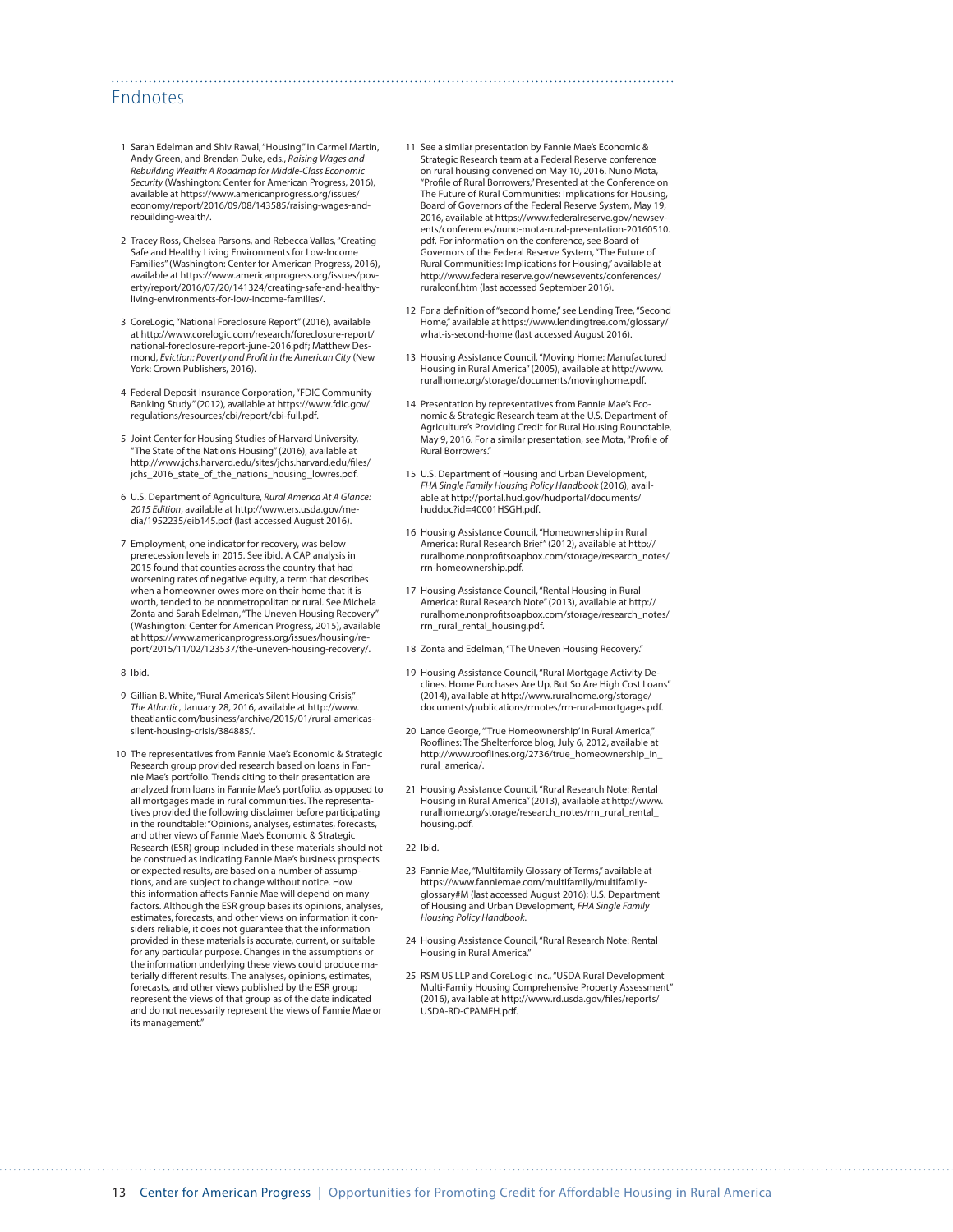- 26 Tony Hernandez, "Rural Housing Service," Testimony before the House Committee on Financial Services Subcommit-tee on Housing and Insurance, "The Future of Housing in America: Oversight of the Rural Housing Service," May 19, 2015, available at [http://financialservices.house.gov/up](http://financialservices.house.gov/uploadedfiles/hhrg-114-ba04-wstate-thernandez-20150519.pdf)[loadedfiles/hhrg-114-ba04-wstate-thernandez-20150519.](http://financialservices.house.gov/uploadedfiles/hhrg-114-ba04-wstate-thernandez-20150519.pdf) [pdf](http://financialservices.house.gov/uploadedfiles/hhrg-114-ba04-wstate-thernandez-20150519.pdf).
- 27 National Rural Housing Coalition, "Rural America's Rental Housing: Federal Strategies to Preserve Access to Affordable Rental Housing in Rural Communities" (2014), available at [http://ruralhousingcoalition.org/wp-content/](http://ruralhousingcoalition.org/wp-content/uploads/2012/12/NRHC-Rural-America-Rental-Housing-Crisis_FINAL.compressed.pdf) [uploads/2012/12/NRHC-Rural-America-Rental-Housing-](http://ruralhousingcoalition.org/wp-content/uploads/2012/12/NRHC-Rural-America-Rental-Housing-Crisis_FINAL.compressed.pdf)[Crisis\\_FINAL.compressed.pdf](http://ruralhousingcoalition.org/wp-content/uploads/2012/12/NRHC-Rural-America-Rental-Housing-Crisis_FINAL.compressed.pdf); Leslie Strauss, "USDA Rural Rental Housing Programs" (Washington: National Low Income Housing Coalition, 2014), available at [http://nlihc.](http://nlihc.org/sites/default/files/2014AG-152.pdf) [org/sites/default/files/2014AG-152.pdf](http://nlihc.org/sites/default/files/2014AG-152.pdf).
- 28 Letter to State Directors and Multi-Family Housing Program Directors from Tony Hernandez, "Management of Loan Payoffs in Multifamily Housing Properties," April 28, 2015, available at [http://www.ruralhome.org/storage/documents/](http://www.ruralhome.org/storage/documents/rd_obligations/rd_docs/ul2015.04.28.multifampayoffs.pdf) [rd\\_obligations/rd\\_docs/ul2015.04.28.multifampayoffs.pdf](http://www.ruralhome.org/storage/documents/rd_obligations/rd_docs/ul2015.04.28.multifampayoffs.pdf).
- 29 Ibid.
- 30 Housing Assistance Council, "Moving Home: Manufactured Housing in Rural America" (2005), available at [http://www.](http://www.ruralhome.org/storage/documents/movinghome.pdf) [ruralhome.org/storage/documents/movinghome.pdf.](http://www.ruralhome.org/storage/documents/movinghome.pdf)
- 31 Consumer Financial Protection Bureau, "What is a Qualified Mortgage?", available at [http://www.consumerfinance.gov/](http://www.consumerfinance.gov/askcfpb/1789/what-qualified-mortgage.html) [askcfpb/1789/what-qualified-mortgage.html](http://www.consumerfinance.gov/askcfpb/1789/what-qualified-mortgage.html) (last accessed July 2016); Corporation for Enterprise Development, "About Manufactured Housing," available at [http://cfed.org/pro](http://cfed.org/programs/innovations_manufactured_homes/about_manufactured_housing/facts_about_manufactured_housing/)[grams/innovations\\_manufactured\\_homes/about\\_manufac](http://cfed.org/programs/innovations_manufactured_homes/about_manufactured_housing/facts_about_manufactured_housing/)[tured\\_housing/facts\\_about\\_manufactured\\_housing/](http://cfed.org/programs/innovations_manufactured_homes/about_manufactured_housing/facts_about_manufactured_housing/) (last accessed July 2016); Consumer Financial Protection Bureau, "Manufactured-housing consumer finance in the United States" (2014), available at [http://files.consumerfinance.](http://files.consumerfinance.gov/f/201409_cfpb_report_manufactured-housing.pdf) [gov/f/201409\\_cfpb\\_report\\_manufactured-housing.pdf.](http://files.consumerfinance.gov/f/201409_cfpb_report_manufactured-housing.pdf)
- 32 For the concentration of manufactured housing lending titled as personal property, see Consumer Financial Protection Bureau, "Manufactured-housing consumer finance in the United States," p. 30.
- 33 Howard Banker and Robin LeBaron, "Toward a Sustainable and Responsible Expansion of Affordable Mortgages for Manufactured Homes" (New York: Fair Mortgage Collaborative, 2013), available at [https://cfed.org/assets/pdfs/](https://cfed.org/assets/pdfs/IM_HOME_Loan_Data_Collection_Project_Report.pdf) [IM\\_HOME\\_Loan\\_Data\\_Collection\\_Project\\_Report.pdf.](https://cfed.org/assets/pdfs/IM_HOME_Loan_Data_Collection_Project_Report.pdf)
- 34 U.S. Department of Agriculture Economic Research Service, "What is Rural?", available at [http://www.ers.usda.gov/](http://www.ers.usda.gov/topics/rural-economy-population/rural-classifications/what-is-rural.aspx) [topics/rural-economy-population/rural-classifications/what](http://www.ers.usda.gov/topics/rural-economy-population/rural-classifications/what-is-rural.aspx)[is-rural.aspx](http://www.ers.usda.gov/topics/rural-economy-population/rural-classifications/what-is-rural.aspx) (last accessed July 2016).
- 35 Housing Assistance Council, "Taking Stock: Rural People, Poverty, and Housing in the 21st Century" (2012), p. 112, available at [http://www.ruralhome.org/storage/documents/](http://www.ruralhome.org/storage/documents/ts2010/ts_full_report.pdf) [ts2010/ts\\_full\\_report.pdf](http://www.ruralhome.org/storage/documents/ts2010/ts_full_report.pdf).
- 36 Ibid., p. 36.
- 37 White, "Rural America's Silent Housing Crisis."
- 38 Office of the Comptroller of the Currency Community Affairs Department, "Low-Income Housing Tax Credits: Affordable Housing Investment Opportunities for Banks," *Community Developments Insights* (2014), available at [http://www.](http://www.occ.gov/topics/community-affairs/publications/insights/insights-low-income-housing-tax-credits.pdf) [occ.gov/topics/community-affairs/publications/insights/](http://www.occ.gov/topics/community-affairs/publications/insights/insights-low-income-housing-tax-credits.pdf) [insights-low-income-housing-tax-credits.pdf](http://www.occ.gov/topics/community-affairs/publications/insights/insights-low-income-housing-tax-credits.pdf).
- 39 Ibid.
- 40 See, for example, Federal Financial Institutions Examination Council, "Community Reinvestment Act," available at [https://](https://www.ffiec.gov/cra/) [www.ffiec.gov/cra/](https://www.ffiec.gov/cra/) (last accessed July 2016).
- 41 David Sanchez, Tracey Ross, and Julia Gordon, "An Opportunity Agenda for Renters: The Case for Simultaneous Investments in Residential Mobility and Low-income Communities" (Washington: Center for American Progress, 2015), available at [https://www.americanprogress.org/issues/pov](https://www.americanprogress.org/issues/poverty/report/2015/12/16/126966/an-opportunity-agenda-for-renters/)[erty/report/2015/12/16/126966/an-opportunity-agenda](https://www.americanprogress.org/issues/poverty/report/2015/12/16/126966/an-opportunity-agenda-for-renters/)[for-renters/;](https://www.americanprogress.org/issues/poverty/report/2015/12/16/126966/an-opportunity-agenda-for-renters/) Bipartisan Policy Center, "Housing America's Future: New Directions for National Policy" (2013), available at [http://cdn.bipartisanpolicy.org/wp-content/uploads/](http://cdn.bipartisanpolicy.org/wp-content/uploads/sites/default/files/BPC_Housing%20Report_web_0.pdf) [sites/default/files/BPC\\_Housing%20Report\\_web\\_0.pdf](http://cdn.bipartisanpolicy.org/wp-content/uploads/sites/default/files/BPC_Housing%20Report_web_0.pdf); Emily Cadik, "Senators Schumer and Cantwell Call for Housing Credit Expansion," Enterprise Housing Horizon blog, April 25, 2016, available at [http://blog.enterprisecommunity.](http://blog.enterprisecommunity.com/2016/04/schumer-cantwell-lihtc-expansion) [com/2016/04/schumer-cantwell-lihtc-expansion](http://blog.enterprisecommunity.com/2016/04/schumer-cantwell-lihtc-expansion).
- 42 For a definition of "colonias," including the housing and infrastructure challenges they face, see U.S. Department of Housing and Urban Development, "State Community Development Block Grant Colonias Set-Aside," *HUD Exchange*, available at [https://www.hudexchange.info/programs/](https://www.hudexchange.info/programs/cdbg-colonias/) [cdbg-colonias/](https://www.hudexchange.info/programs/cdbg-colonias/) (last accessed July 2016).
- 43 Jordana Barton and others, "Las Colonias in the 21st Century: Progress Along the Texas-Mexico Border" (Dallas: Federal Reserve Bank of Dallas Community Development, 2015), available at [https://www.dallasfed.org/assets/docu](https://www.dallasfed.org/assets/documents/cd/pubs/lascolonias.pdf)[ments/cd/pubs/lascolonias.pdf.](https://www.dallasfed.org/assets/documents/cd/pubs/lascolonias.pdf)
- 44 For examples of a federal home loan bank's activity in colonias in Texas, see "FHLB Dallas Awards \$3.3M to Texas Affordable Housing Projects," Nasdaq GlobeNewswire, September 27, 2011, available at [https://globenewswire.com/](https://globenewswire.com/news-release/2011/09/27/457279/233438/en/FHLB-Dallas-Awards-3-3M-to-Texas-Affordable-Housing-Projects.html) [news-release/2011/09/27/457279/233438/en/FHLB-Dallas-](https://globenewswire.com/news-release/2011/09/27/457279/233438/en/FHLB-Dallas-Awards-3-3M-to-Texas-Affordable-Housing-Projects.html)[Awards-3-3M-to-Texas-Affordable-Housing-Projects.html](https://globenewswire.com/news-release/2011/09/27/457279/233438/en/FHLB-Dallas-Awards-3-3M-to-Texas-Affordable-Housing-Projects.html).
- 45 U.S. Department of Housing and Urban Development, "Government National Mortgage Association (Ginnie Mae)," available at [http://portal.hud.gov/hudportal/HUD?src=/](http://portal.hud.gov/hudportal/HUD?src=/hudprograms/Ginnie_Mae_I) [hudprograms/Ginnie\\_Mae\\_I](http://portal.hud.gov/hudportal/HUD?src=/hudprograms/Ginnie_Mae_I) (last accessed August 2016); Ginnie Mae, "Funding Government Lending," available at [http://www.ginniemae.gov/about\\_us/who\\_we\\_are/Pages/](http://www.ginniemae.gov/about_us/who_we_are/Pages/funding_government_lending.aspx) [funding\\_government\\_lending.aspx](http://www.ginniemae.gov/about_us/who_we_are/Pages/funding_government_lending.aspx) (last accessed September 2016).
- 46 Ginnie Mae, "Remarks by John Getchis from the 2013 American Securitization Forum," January 29, 2013, available at [http://www.ginniemae.gov/newsroom/Pages/Speeches-](http://www.ginniemae.gov/newsroom/Pages/SpeechesDispPage.aspx?ParamID=29)[DispPage.aspx?ParamID=29](http://www.ginniemae.gov/newsroom/Pages/SpeechesDispPage.aspx?ParamID=29).
- 47 David Sanchez, Sarah Edelman, and Julia Gordon, "Do Not Gut Financial Reform in the Name of Helping Small Banks" (Washington: Center for American Progress, 2015), available at [https://www.americanprogress.org/issues/housing/](https://www.americanprogress.org/issues/housing/report/2015/07/07/113119/do-not-gut-financial-reform-in-the-name-of-helping-small-banks/) [report/2015/07/07/113119/do-not-gut-financial-reform-in](https://www.americanprogress.org/issues/housing/report/2015/07/07/113119/do-not-gut-financial-reform-in-the-name-of-helping-small-banks/)[the-name-of-helping-small-banks/.](https://www.americanprogress.org/issues/housing/report/2015/07/07/113119/do-not-gut-financial-reform-in-the-name-of-helping-small-banks/)
- 48 Consumer Financial Protection Bureau, "What is a balloon loan? When is one allowed?", available at [http://www.](http://www.consumerfinance.gov/askcfpb/104/what-is-a-balloon-loan.html) [consumerfinance.gov/askcfpb/104/what-is-a-balloon-loan.](http://www.consumerfinance.gov/askcfpb/104/what-is-a-balloon-loan.html) [html](http://www.consumerfinance.gov/askcfpb/104/what-is-a-balloon-loan.html) (last accessed August 2016).
- 49 Consumer Financial Protection Bureau, "Ability-to-Repay and Qualified Mortgage Rule: Small Entity Compliance Guide" (2016), available at [http://files.consumerfinance.](http://files.consumerfinance.gov/f/201603_cfpb_atr-qm_small-entity-compliance-guide.pdf) [gov/f/201603\\_cfpb\\_atr-qm\\_small-entity-compliance-guide.](http://files.consumerfinance.gov/f/201603_cfpb_atr-qm_small-entity-compliance-guide.pdf) [pdf](http://files.consumerfinance.gov/f/201603_cfpb_atr-qm_small-entity-compliance-guide.pdf).
- 50 Consumer Financial Protection Bureau, "What's the difference between a mortgage lender and a servicer?", available at [http://www.consumerfinance.gov/askcfpb/198/whats](http://www.consumerfinance.gov/askcfpb/198/whats-the-difference-between-a-mortgage-lender-and-a-servicer.html)[the-difference-between-a-mortgage-lender-and-a-servicer.](http://www.consumerfinance.gov/askcfpb/198/whats-the-difference-between-a-mortgage-lender-and-a-servicer.html) [html](http://www.consumerfinance.gov/askcfpb/198/whats-the-difference-between-a-mortgage-lender-and-a-servicer.html) (last accessed July 2016).
- 51 Iowa Bankers Mortgage Corporation, "Home," available at <http://www.ibmc-iba.com/>(last accessed July 2016).
- 52 Iowa Bankers Mortgage Corporation, "IBMC Full Service Program," available at [http://www.ibmc-iba.com/aspx/ibmc/](http://www.ibmc-iba.com/aspx/ibmc/loanprograms.aspx?snid=177) [loanprograms.aspx?snid=177](http://www.ibmc-iba.com/aspx/ibmc/loanprograms.aspx?snid=177) (last accessed July 2016).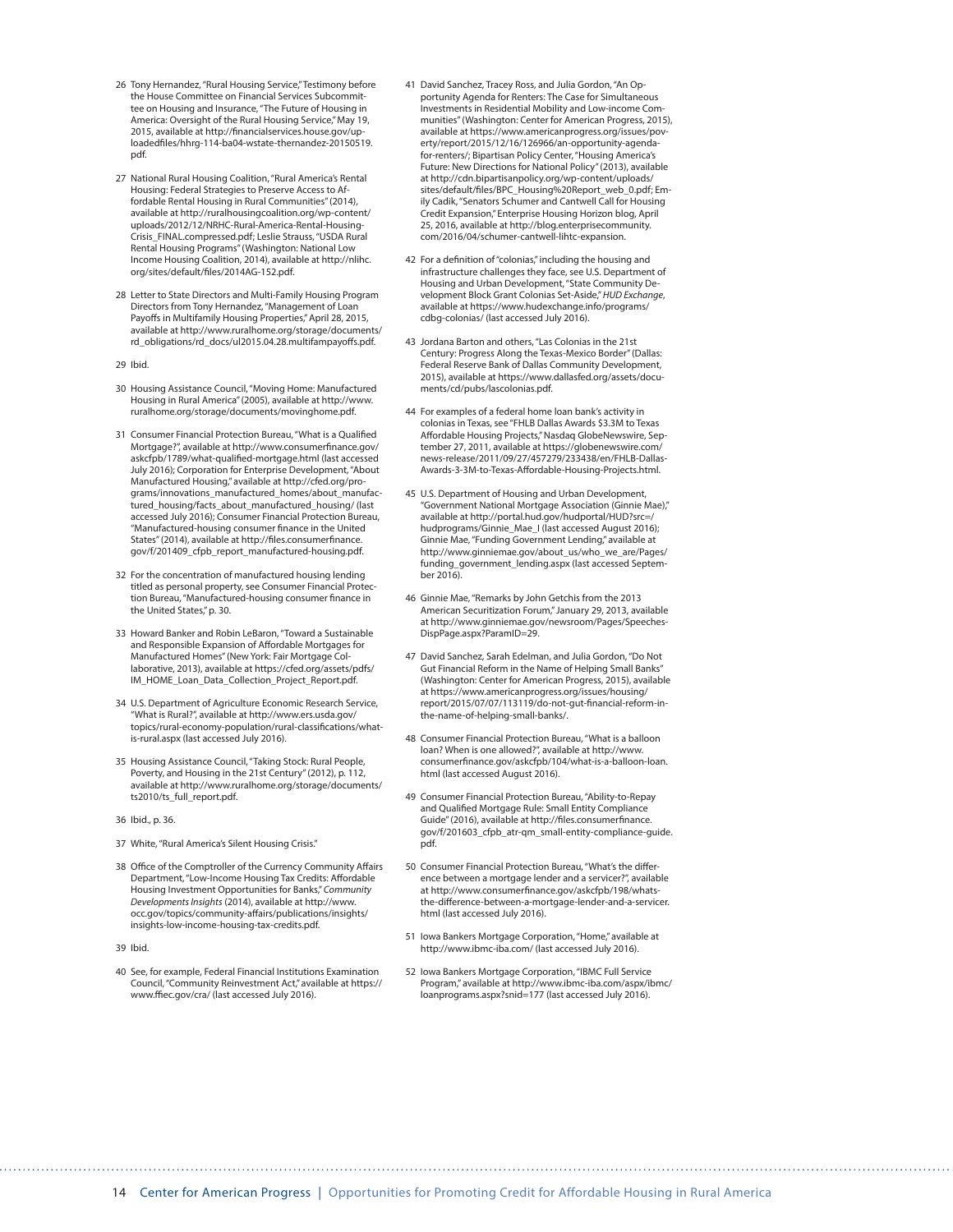- 53 Personal communication from Dan Vessely, president, Iowa Bankers Mortgage Corporation, June 22, 2016.
- 54 MyCreditUnion.gov, "What Is a Credit Union?", available at [http://www.mycreditunion.gov/about-credit-unions/pages/](http://www.mycreditunion.gov/about-credit-unions/pages/how-is-a-credit-union-different-than-a-bank.aspx) [how-is-a-credit-union-different-than-a-bank.aspx](http://www.mycreditunion.gov/about-credit-unions/pages/how-is-a-credit-union-different-than-a-bank.aspx) (last accessed July 2016).
- 55 Personal communication from Margie Click, CEO and president, Agriculture Federal Credit Union, July 11, 2016.
- 56 HUD Exchange, "Housing Trust Fund," available at [https://](https://www.hudexchange.info/programs/htf/) [www.hudexchange.info/programs/htf/](https://www.hudexchange.info/programs/htf/) (last accessed July 2016).
- 57 Federal Financial Institutions Examination Council, "Community Reinvestment Act: Background and Purpose," available at <https://www.ffiec.gov/cra/history.htm>(last accessed July 2016).
- 58 Housing Assistance Council, "CRA in Rural America: The Community Reinvestment Act and Mortgage Lending in Rural Communities" (2015), available at [http://www.ruralhome.](http://www.ruralhome.org/storage/documents/publications/rrreports/rrr-cra-in-rural-america.pdf) [org/storage/documents/publications/rrreports/rrr-cra-in](http://www.ruralhome.org/storage/documents/publications/rrreports/rrr-cra-in-rural-america.pdf)[rural-america.pdf](http://www.ruralhome.org/storage/documents/publications/rrreports/rrr-cra-in-rural-america.pdf).
- 59 Andrea Riquier, "Big banks are fleeing the mortgage market," MarketWatch, February 12, 2016, available at [http://www.](http://www.marketwatch.com/story/big-banks-are-fleeing-the-mortgage-market-2016-02-12) [marketwatch.com/story/big-banks-are-fleeing-the-mort](http://www.marketwatch.com/story/big-banks-are-fleeing-the-mortgage-market-2016-02-12)[gage-market-2016-02-12;](http://www.marketwatch.com/story/big-banks-are-fleeing-the-mortgage-market-2016-02-12) Ruth Simon, "Big Banks Cut Back On Loans to Small Business," *The Wall Street Journal*, November 26, 2016, available at [http://www.wsj.com/articles/](http://www.wsj.com/articles/big-banks-cut-back-on-small-business-1448586637) [big-banks-cut-back-on-small-business-1448586637;](http://www.wsj.com/articles/big-banks-cut-back-on-small-business-1448586637) Jacob Passy, "Nonbank lending share increases as depositories cut back," National Mortgage News, July 12, 2016, available at [http://www.nationalmortgagenews.com/news/origination/](http://www.nationalmortgagenews.com/news/origination/nonbank-lending-share-increases-as-depositories-cut-back-1082006-1.html) [nonbank-lending-share-increases-as-depositories-cut](http://www.nationalmortgagenews.com/news/origination/nonbank-lending-share-increases-as-depositories-cut-back-1082006-1.html)[back-1082006-1.html](http://www.nationalmortgagenews.com/news/origination/nonbank-lending-share-increases-as-depositories-cut-back-1082006-1.html).
- 60 Darryl E. Getter, "The Effectiveness of the Community Reinvestment Act" (Washington: Congressional Research Service, 2015), available at [https://www.fas.org/sgp/crs/](https://www.fas.org/sgp/crs/misc/R43661.pdf) [misc/R43661.pdf](https://www.fas.org/sgp/crs/misc/R43661.pdf).
- 61 National Rural Housing Coalition, "Rural America's Rental Housing"; Strauss, "USDA Rural Rental Housing Programs."
- 62 National Rural Housing Coalition, "Rural America's Rental Housing."
- 63 U.S. Department of Housing and Urban Development, "Rural Rental Housing Loans (Section 515)" (2002), available at [http://portal.hud.gov/hudportal/documents/](http://portal.hud.gov/hudportal/documents/huddoc?id=19565_515_RuralRental.pdf) [huddoc?id=19565\\_515\\_RuralRental.pdf](http://portal.hud.gov/hudportal/documents/huddoc?id=19565_515_RuralRental.pdf).
- 64 Authors' analysis of USDA Rural Multifamily Housing Properties data. See, PolicyMap, "Search the Map," available at [https://www.policymap.com/widget?sid=1984&wkey=O0](https://www.policymap.com/widget?sid=1984&wkey=O0UVQTYM5EMOWNHK4NMQAWESYBSUACLP) [UVQTYM5EMOWNHK4NMQAWESYBSUACLP](https://www.policymap.com/widget?sid=1984&wkey=O0UVQTYM5EMOWNHK4NMQAWESYBSUACLP) (last accessed August 2016). See "USDA Rural Multifamily Housing Properties" under "Add Sites." Then, click "Section 515 Rural Rental Multifamily" and sort by "Estimated Property Exit Year." See also National Rural Housing Coalition, "Rural America's Rental Housing"; Strauss, "USDA Rural Rental Housing Programs."
- 65 Bruce E. Foote, "USDA Rural Housing Programs: An Overview" (Washington: Congressional Research Service, 2010), available at [http://nationalaglawcenter.org/wp-content/](http://nationalaglawcenter.org/wp-content/uploads/assets/crs/RL33421.pdf) [uploads/assets/crs/RL33421.pdf.](http://nationalaglawcenter.org/wp-content/uploads/assets/crs/RL33421.pdf)
- 66 National Rural Housing Coalition, "Section 515 Rural Rental Housing Loans," available at [http://ruralhousingcoalition.](http://ruralhousingcoalition.org/section-515-rural-rental-housing-loans) [org/section-515-rural-rental-housing-loans](http://ruralhousingcoalition.org/section-515-rural-rental-housing-loans) (last accessed August 2016).
- 67 National Rural Housing Coalition, "Rural America's Rental Housing."
- 68 Strauss, "USDA Rural Rental Housing Programs."
- 69 National Rural Housing Coalition, "Rural America's Rental Housing."
- 70 Center on Budget and Policy Priorities, "Rental Assistance in Urban and Rural Areas" (2015), available at [http://www.](http://www.cbpp.org/sites/default/files/atoms/files/RentalAssistance-RuralFactsheetandMethodology.pdf) [cbpp.org/sites/default/files/atoms/files/RentalAssistance-](http://www.cbpp.org/sites/default/files/atoms/files/RentalAssistance-RuralFactsheetandMethodology.pdf)[RuralFactsheetandMethodology.pdf.](http://www.cbpp.org/sites/default/files/atoms/files/RentalAssistance-RuralFactsheetandMethodology.pdf)
- 71 Letter to State Directors, Rural Development from Tony Hernandez, "Results of the 2015 Multi-Family Housing Annual Fair Housing Occupancy Report," January 22, 2016, available at [http://www.rd.usda.gov/files/01-22-16%20MFH%20Oc](http://www.rd.usda.gov/files/01-22-16%20MFH%20Occupancy%20Report.pdf)[cupancy%20Report.pdf.](http://www.rd.usda.gov/files/01-22-16%20MFH%20Occupancy%20Report.pdf)
- 72 Housing Assistance Council, "USDA Rural Rental Assistance Program (Section 521)" (2008), available at [http://www.](http://www.ruralhome.org/storage/documents/rd521ra.pdf) [ruralhome.org/storage/documents/rd521ra.pdf](http://www.ruralhome.org/storage/documents/rd521ra.pdf).
- 73 National Rural Housing Coalition, "Rural America's Rental Housing."
- 74 Ibid.
- 75 Corporation for Enterprise Development, "About Manufactured Housing," available at [http://cfed.org/programs/inno](http://cfed.org/programs/innovations_manufactured_homes/about_manufactured_housing/facts_about_manufactured_housing/)[vations\\_manufactured\\_homes/about\\_manufactured\\_hous](http://cfed.org/programs/innovations_manufactured_homes/about_manufactured_housing/facts_about_manufactured_housing/)[ing/facts\\_about\\_manufactured\\_housing/](http://cfed.org/programs/innovations_manufactured_homes/about_manufactured_housing/facts_about_manufactured_housing/) (last accessed August 2016).
- 76 Consumer Financial Protection Bureau, "Manufacturedhousing consumer finance in the United States."
- 77 Housing Assistance Council, "Rural Research Note: Preserving Affordable Manufactured Home Communities in Rural America: A Case Study" (2011), available at [http://www.](http://www.ruralhome.org/storage/documents/rcbi_manufactured.pdf) [ruralhome.org/storage/documents/rcbi\\_manufactured.pdf](http://www.ruralhome.org/storage/documents/rcbi_manufactured.pdf).
- 78 Ibid.
- 79 For information on resident-owned manufactured housing communities and their potential benefits, see Jeremie Greer and Ezra Levin, "Creating Wealth Opportunities through Resident Ownership of Manufactured Home Communities: Federal Policy Brief" (Washington: Corporation for Enterprise Development, 2014), available at [http://cfed.org/](http://cfed.org/assets/pdfs/Policy_Brief_-_Wealth_Building_in_Manufactured_Home_Communities.pdf) [assets/pdfs/Policy\\_Brief\\_-\\_Wealth\\_Building\\_in\\_Manufac](http://cfed.org/assets/pdfs/Policy_Brief_-_Wealth_Building_in_Manufactured_Home_Communities.pdf)tured Home Communities.pdf.
- 80 NeighborWorks Montana, "Resident Owned Communities," available at<http://www.nwmt.org/Manufactured/rocs>(last accessed September 2016).
- 81 Ibid.; Greer and Levin, "Creating Wealth Opportunities through Resident Ownership of Manufactured Home Communities: Federal Policy Brief."
- 82 Enterprise Duty to Serve Underserved Markets; Proposed Rule, 80 Fed. Reg. 243 (Dec. 18, 2015) (12 C.F.R. §1282), available at [https://www.gpo.gov/fdsys/pkg/FR-2015-12-18/](https://www.gpo.gov/fdsys/pkg/FR-2015-12-18/pdf/2015-31811.pdf) [pdf/2015-31811.pdf](https://www.gpo.gov/fdsys/pkg/FR-2015-12-18/pdf/2015-31811.pdf).
- 83 Office of the Comptroller of the Currency, "Community Development Financial Institution (CDFI) and Community Development (CD) Bank Resource Directory," available at [http://www.occ.gov/topics/community-affairs/resource-di](http://www.occ.gov/topics/community-affairs/resource-directories/cd-bank-and-financial-institution/index-cd-bank-and-financial-institution.html)[rectories/cd-bank-and-financial-institution/index-cd-bank](http://www.occ.gov/topics/community-affairs/resource-directories/cd-bank-and-financial-institution/index-cd-bank-and-financial-institution.html)[and-financial-institution.html](http://www.occ.gov/topics/community-affairs/resource-directories/cd-bank-and-financial-institution/index-cd-bank-and-financial-institution.html) (last accessed July 2016).
- 84 In the beginning portion of the roundtable, Eric Hangen, a senior research fellow at the Carsey School of Public Policy in the University of New Hampshire, presented some of the Carsey School's research on community development financial institutions.
- 85 Michael Swack, Eric Hangen, and Jack Northrup, "CDFIs Stepping Into the Breach: An Impact Evaluation – Summary Report" (Durham, NH: The Carsey School of Public Policy at the University of New Hampshire, 2014), available at [https://](https://www.cdfifund.gov/Documents/CDFIs%20Stepping%20into%20the%20Breach%20Impact%20Evaluation%20Report.pdf) [www.cdfifund.gov/Documents/CDFIs%20Stepping%20](https://www.cdfifund.gov/Documents/CDFIs%20Stepping%20into%20the%20Breach%20Impact%20Evaluation%20Report.pdf) [into%20the%20Breach%20Impact%20Evaluation%20Re](https://www.cdfifund.gov/Documents/CDFIs%20Stepping%20into%20the%20Breach%20Impact%20Evaluation%20Report.pdf)[port.pdf](https://www.cdfifund.gov/Documents/CDFIs%20Stepping%20into%20the%20Breach%20Impact%20Evaluation%20Report.pdf).